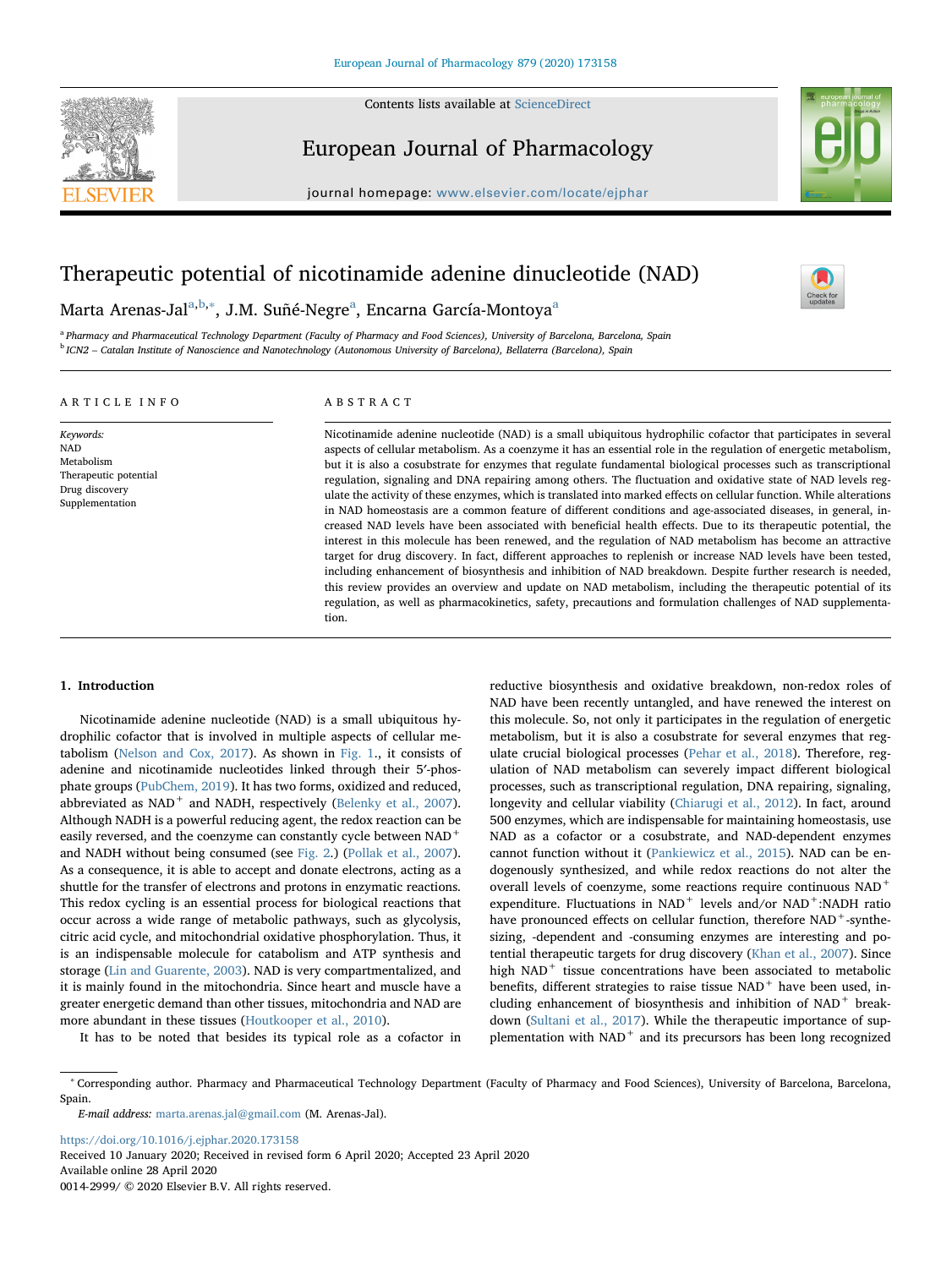<span id="page-1-0"></span>

<span id="page-1-1"></span>

Fig. 2. NAD redox reaction ([Nelson and Cox, 2017](#page-10-0)).

for the prevention and treatment of pellagra, considering the aforementioned key functions of  $NAD<sup>+</sup>$ , the regulation of its levels and/or oxidized:reduced ratio is also an attractive target for the prevention and treatment of different conditions and pathologies including aging and age-related diseases like obesity, type 2 diabetes, neurodegenerative diseases and cancer, among others ([Houtkooper et al., 2010\)](#page-9-0). Since,  $NAD^+$ -consuming enzymes are sensitive to variations in  $NAD^+$  concentrations, it is able to trigger adaptative changes in bioenergetics and survival. In fact, part of the positive effects of calorie restriction (CR) and exercise are believed to be due to sirtuin activation by the upregulation of NAD<sup>+</sup> production. This has raised interest in elevating NAD<sup>+</sup> levels as a potential approach to achieve beneficial health effects in humans ([Yang and Sauve, 2016](#page-11-1)).

Considering that exogenous administration may enhance its biosynthesis, NAD and its precursors are interesting compounds for the formulation of food supplements and medicinal products. Besides its role in aging and age-associated diseases, and although efficacy has not been demonstrated for the following indications, some healthy individuals take oral NAD supplements to improve memory and concentration, as an antioxidant, and to enhance athletic performance through a presumed increase in ATP synthesis ([Mero et al., 2008](#page-10-6)).

These potential health benefits, and the increase in antioxidant consumption due to increasing healthy-living trend ([Arenas-Jal et al.,](#page-8-1) [2019\)](#page-8-1), have led to an increased consumer demand for NAD. However, the extent of absorption, action and effectiveness of its supplementation is unclear. Despite it can be regarded as safe, and that there have been no reports of overdose or toxicity, high doses of NADH (> 10 mg/day) may cause agitation, anxiety and sleeplessness [\(DrugBank, 2019](#page-9-3)). When it comes to its formulation in food supplements and medicinal products, the lack of stability under different environmental conditions such as heat, pH, light and oxygen, and its high hygroscopicity, hinder its use ([Rover et al., 1998;](#page-10-7) [Wu et al., 1986](#page-11-2)). However, despite there are limited works regarding NAD formulation, different approaches have already been tested to overcome these issues.

The aim of this paper is to review and summarize the existing evidence for the therapeutic potential of NAD metabolism regulation. For this reason, its metabolism, synthesis and food sources, the therapeutic potential in different indications, as well as the pharmacokinetics, safety, precautions and formulation challenges of NAD supplementation are reviewed in more detail below.

## 2. NAD metabolism and NAD<sup>+</sup>-consuming enzymes

As previously mentioned, not only NAD as a coenzyme has an essential role in catabolism and ATP synthesis and storage, but it is also a cosubstrate for several enzymes that regulate crucial biological processes. These non-redox roles of NAD have been recently untangled and have renewed the interest on this molecule. Since certain reactions need continuous NAD<sup>+</sup> consumption, its oxidative state and tissue concentration, which is regulated by the relative balance between consumption and biosynthesis, can affect the activity of these enzymes, and therefore have an effect on different processes such as transcriptional regulation, DNA repairing, signaling, longevity and cellular viability ([Johnson and Imai, 2018\)](#page-9-4). Since alterations in  $NAD<sup>+</sup>$  homeostasis have raised as a common characteristic of a variety of diseases, NAD<sup>+</sup>-synthesizing, -dependent and -consuming enzymes have become interesting and potential therapeutic targets for drug discovery ([Lin and](#page-10-3) [Guarente, 2003\)](#page-10-3). Considering the wide range of enzymes regulated by its levels, NAD<sup>+</sup> mimics lack selectivity leading to side effects. Despite several powerful and selective inhibitors of NAD<sup>+</sup>-dependent enzymes have been described, being potentially effective as therapeutic agents, further research is needed to confirm its therapeutic potential and absence of severe side effects ([Pankiewicz et al., 2015](#page-10-5)).

When it comes to the main families of  $NAD<sup>+</sup>$ -consuming enzymes, sirtuins, poly(ADP-ribose)polymerases (PARPs) and ADP-ribosyl cyclases (ADPR-cyclases) stand out. Since they consume  $NAD$ <sup>+</sup> as a cosubstrate, not only  $NAD$ <sup>+</sup> availability can regulate the activity of these enzymes, but at the same time, their enzymatic activity along with NAD<sup>+</sup> biosynthetic rate can impact on NAD<sup>+</sup> tissue concentration ([Katsyuba and Auwerx, 2017](#page-9-5)).

# 2.1. Sirtuins

Sirtuins are NAD<sup>+</sup>-dependent deacetylases that play a key role in transcriptional regulation, DNA repair, metabolism, oxidative stress resistance, longevity and circadian rhythm regulation ([Houtkooper](#page-9-6) [et al., 2012](#page-9-6); [Nakagawa and Guarente, 2011\)](#page-10-8). They have deacetylation activity so that NAD<sup>+</sup> hydrolysis is coupled to the removal of the acetyl group from lysine residues present in several substrate proteins, such as histones. Acetylation is a major regulatory mechanism of protein function and can affect several protein features like subcellular location, enzymatic kinetics and interactions with other proteins among others [\(Drazic et al., 2016;](#page-9-7) [Narita et al., 2019\)](#page-10-9). Thousands of acetylated proteins from diverse subcellular compartments have been identified. By way of example, 63% of mitochondrial proteins are subject to reverse acetylation, which is a crucial regulatory mechanism for optimal mitochondrial function. Since lysine acetylation negatively affects the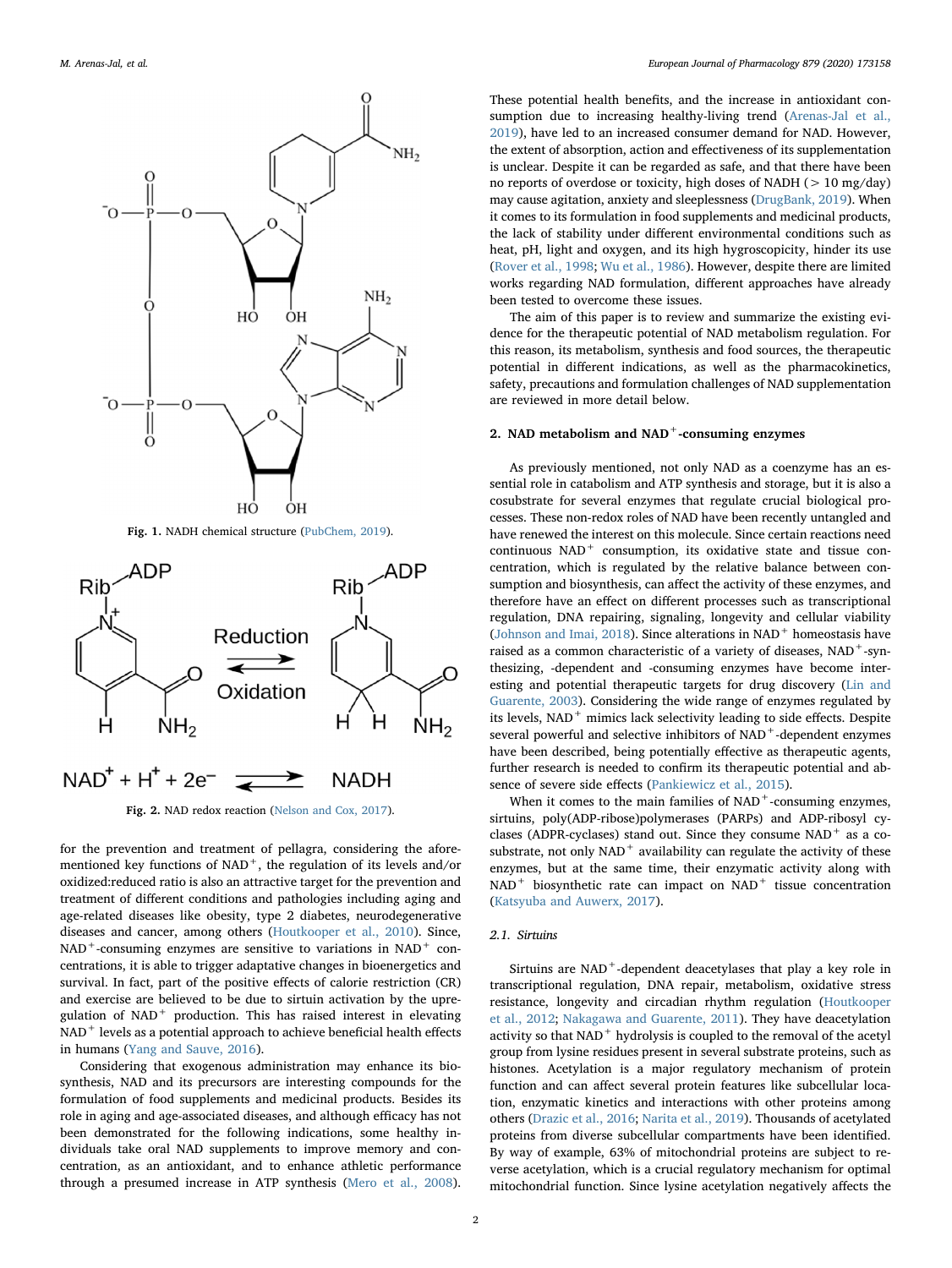activity of most metabolic enzymes, sirtuin-mediated NAD<sup>+</sup>-dependent deacetylation is usually associated with activation of enzymatic processes ([Baeza et al., 2016](#page-8-2); [Pehar et al., 2018\)](#page-10-4). The activity of sirtuins has been linked with the regulation of a wide spectrum of important cellular functions that will be discussed below. However, since sirtuins have less affinity to  $NAD<sup>+</sup>$  than other  $NAD<sup>+</sup>$ -consuming enzymes, higher NAD<sup>+</sup> levels are required to enhance their activity. For this reason, either overexpression or knockdown of nicotinamide phosphoribosyltransferase (NAMPT), which is the rate-limiting enzyme in NAD<sup>+</sup> salvage pathway, has been associated with increased or reduced sirtuin activity, respectively [\(Cantó et al., 2013](#page-9-8)).

## 2.2. PARPs

PARPs are NAD<sup>+</sup>-consuming enzymes involved in DNA repair, epigenetic modifications, tumorigenesis, cell differentiation, metabolism and many other cellular processes [\(Bai, 2015\)](#page-8-3). Despite their specific role in the regulation of DNA damage has been highly characterized, PARPs also regulate adaptive responses to inflammatory, oxidative, proteotoxic, and genotoxic stresses ([Mouchiroud et al.,](#page-10-10) [2013\)](#page-10-10). PARPs are widely distributed in all tissues and hydrolyze  $NAD^+$ to transfer an ADP-ribose moiety to a receptor amino acid. While PARP activation is an integral part of the cellular response to oxidative stressinduced DNA damage, excessive activation impairs mitochondrial function and has been linked to cell death. This detrimental effect resultant of PARP overactivation is likely to be due to an excessive NAD<sup>+</sup> consumption that leads to a catastrophic decline in cytosolic NAD+, which is translated into glycolytic inhibition and cell death. Thus, PARP overactivation is a major component in oxidant-induced mitochondrial dysfunction [\(Ying et al., 2005](#page-11-3)).

## 2.3. ADPR-cyclases

ADPR-cyclases, also known as cyclic ADP-ribose synthases, which include CD38 and CD157, are  $NAD<sup>+</sup>$ -consuming enzymes with multiple cellular functions such as calcium signaling and immune function regulation [\(Czura and Czura, 2006\)](#page-9-9). Despite ADPR-cyclases have receptor functions in immune and myeloid cells, they are also multifunctional enzymes that not only catalyze the cyclization of  $NAD<sup>+</sup>$  to cyclic ADP ribose, but also the production of several second messengers that act as powerful intracellular calcium-mobilizing agents to control chemotaxis of dendritic cells and activation of microglia. In fact, CD38 is highly expressed in neurons and astrocytes, where it consumes 100 NAD<sup>+</sup> molecules to generate 1 molecule of cyclic ADP-ribose (cADPR), a second messenger ([Hogan et al., 2019](#page-9-10); [Pehar et al., 2018](#page-10-4)). For this reason, since the main enzymatic activity of CD38 is  $\mathrm{NAD}^+$  hydrolysis, it is regarded as an important regulator of intracellular  $NAD<sup>+</sup>$  pools, and therefore of metabolic pathways ([Camacho-Pereira et al., 2016](#page-9-11); [Chini, 2009](#page-9-12)). CD157 instead, is involved in immune development and has been recently associated with the development of Parkinson's disease in specific populations. Besides, although it also produces cADPR, its catalytic efficiency is significantly lower than CD38 ([Quarona et al.,](#page-10-11) [2013\)](#page-10-11).

Finally, when it comes to the interaction between these NAD<sup>+</sup>consuming enzymes, the Michaelis constant (Km), which is an inverse measure of affinity, is higher in sirtuins than in PARPs and CD38. So, since sirtuins require elevated  $NAD<sup>+</sup>$  levels to boost their activity, the activation of other  $NAD^+$ -consumers may reduce  $NAD^+$  availability and therefore, limit sirtuin activity [\(Verdin, 2015](#page-11-4)). In contrast, a reduction in PARP and CD38 activity is translated into an increase in total  $NAD<sup>+</sup>$  levels leading to sirtuin activation. This is markedly interesting considering that the aforementioned NAD<sup>+</sup>-consumers have opposed functions compared to sirtuins ([Cantó et al., 2013\)](#page-9-8).

#### 3. Synthesis, food sources and deficiency

Despite redox reactions do not affect the overall levels of NAD, certain reactions need continuous NAD<sup>+</sup> consumption. Therefore, since cells need it to maintain viability, NAD is constantly produced [\(Dölle](#page-9-13) [et al., 2013\)](#page-9-13). It is biosynthesized via two major pathways: de novo synthesis from the essential amino acid tryptophan, or via salvage pathways that recycle byproducts of intracellular NAD catabolism such as nicotinic acid, nicotinamide and nicotinamide riboside, which are altogether referred to as niacin or vitamin B3, and can also be acquired from the diet ([Braidy et al., 2019\)](#page-9-14). In salvage pathways, nicotinamide, which is the principal dietary precursor in mammals and also the main by-product of  $NAD^+$ -consuming enzymes in eukaryotic cells, is converted back to nicotinamide mononucleotide by NAMPT. Then, the latter is converted back to  $NAD<sup>+</sup>$  by nicotinamide mononucleotide adenylyltransferase (NMNAT) enzymes. Despite all the biosynthetic pathways meet at dinucleotide formation step, which is catalyzed by NMNAT, NAMPT is the rate-liming enzyme in the salvage pathway ([Dölle et al., 2013](#page-9-13)). For this reason, overexpression of NAMPT, and not NMNAT, elevates  $NAD^+$  cellular levels ([Revollo et al., 2004](#page-10-12)).

While the components for the de novo biosynthesis of NAD from tryptophan are circumscribed to the cytosol, NAD might be carried to other compartments. However, considering the high  $NAD<sup>+</sup>$  consumption rates, it seems possible that different compartments have independent biosynthesis. Indeed, the nucleus and mitochondria, both of which require NAD<sup>+</sup> replenishment due to sirtuin- and/or PARPmediated consumption, are able to synthetize  $NAD<sup>+</sup>$  from nicotinamide ([Cantó et al., 2015\)](#page-9-15). Finally, although NAD can be synthesized from de novo and salvage pathways, the circulating levels of most NAD precursors are generally lower than required to keep high intracellular NAD synthetic rates [\(Cantó et al., 2015\)](#page-9-15). For this reason, and because salvage pathways, which need the uptake of NAD precursors from the diet, are the main source of NAD ([Denu, 2007\)](#page-9-16), its synthesis needs to be reinforced with nutrition. Otherwise, a persistent lack of dietary niacin or tryptophan causes pellagra, which is a vitamin deficiency disease manifested with diarrhea, dermatitis, dementia and even death. However, it can easily be cured with tryptophan or niacin supplementation ([Caballero et al., 2003\)](#page-9-17).

## 4. Therapeutic potential of NAD metabolism regulation

NAD relevance as a therapeutic agent has long been recognized in pellagra. However, the current incidence of this disease is low due to improved nutritional status of populations ([Caballero et al., 2003](#page-9-17)). For this reason, and mainly due to the recent progress in untangling NAD key roles in many cellular processes, regulation of NAD metabolism has become an attractive therapeutic target for other indications. While NAD abundance in cells is regulated by breakdown and by the genetic and transcriptional factors that control the expression of biosynthetic enzymes, variations in NAD levels can have a significant effect on metabolic efficiency and cellular function ([Cantó et al., 2015\)](#page-9-15). NAD<sup>+</sup> levels oscillate in a circadian fashion, allowing proper diurnal coupling of transcription with metabolism [\(Sultani et al., 2017\)](#page-11-0). However, not only  $NAD$ <sup>+</sup> levels but also  $NAD$ <sup>+</sup>:NADH ratio, play a key role in the regulation of metabolic enzymes and the intracellular redox state. In fact, since this ratio varies in response to changes in metabolism, it is used as an indicator of the metabolic state ([Bilan et al., 2014](#page-8-4)).

NAD homeostasis is susceptible to aging and other conditions that lead to NAD<sup>+</sup> levels decline, which is translated into defects in nuclear and mitochondrial functions, resulting in many age-associated diseases ([Camacho-Pereira et al., 2016](#page-9-11)). In fact, several age-related diseases have been associated with a change in  $NAD<sup>+</sup>$  levels or  $NAD<sup>+</sup>/NADH$ redox state [\(Braidy et al., 2011](#page-9-18)). In addition, models of obesity and metabolic dysfunction have also been linked to NAD<sup>+</sup> depletion, whereas high NAD<sup>+</sup> levels have been reported in response to CR and exercise, which are associated to metabolic benefits [\(Poljsak and](#page-10-13)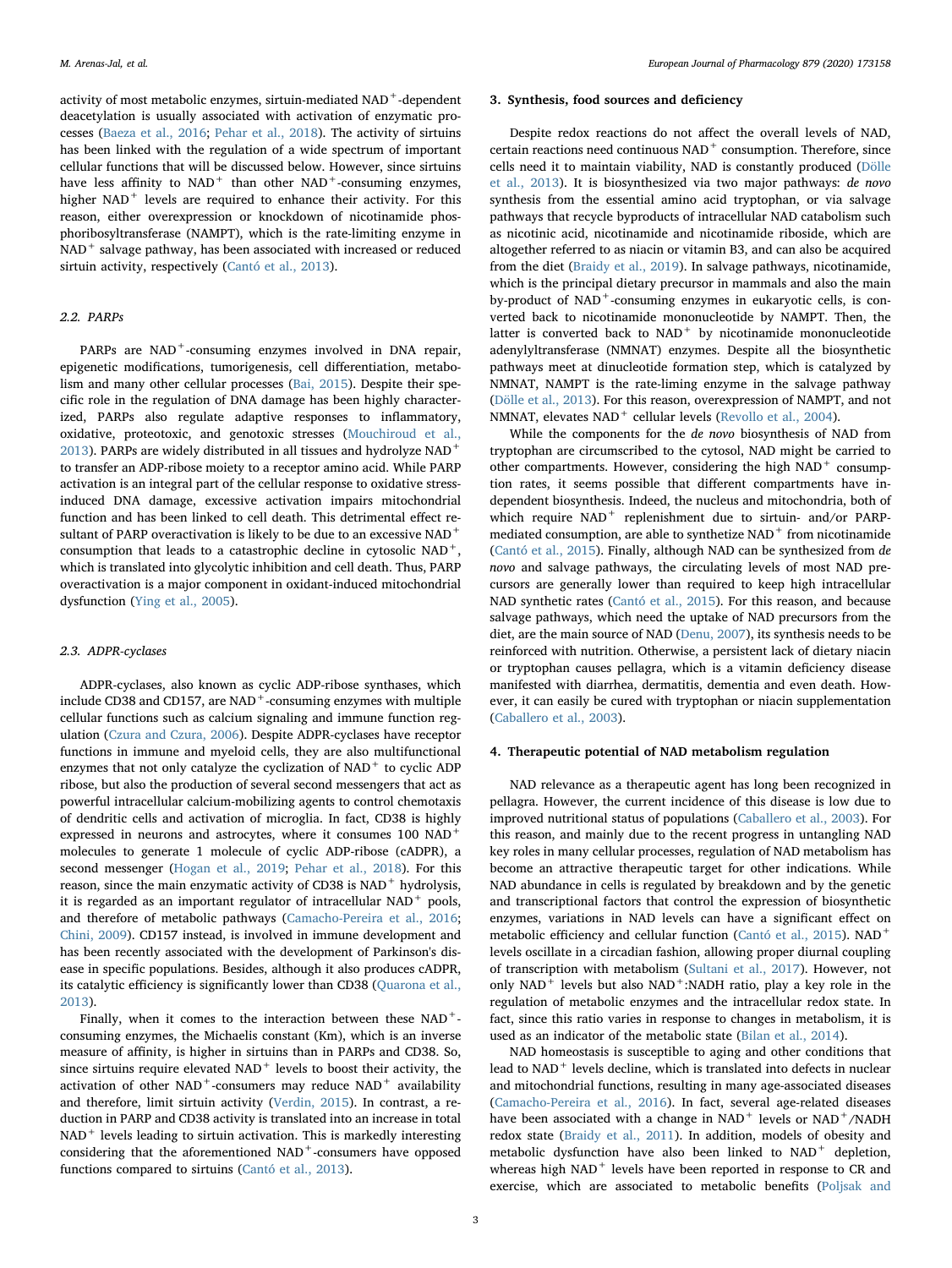[Milisav, 2016](#page-10-13)). These findings have encouraged research in the potential therapeutic effects that  $NAD<sup>+</sup>$  levels replenishment may have on aging or age-associated diseases. Preliminary evidence shows that restoring or elevating NAD<sup>+</sup> concentrations can drastically ameliorate age-associated functional defects and even counteract age-associated diseases ([Aman et al., 2018\)](#page-8-5). Thus, enzymes involved in NAD<sup>+</sup> metabolism have emerged as attractive therapeutic targets for drug discovery against several human diseases. Despite the development of potent and selective inhibitors of NAD<sup>+</sup>-consuming enzymes could be efficacious in the treatment of different human diseases, research is in its early stages [\(Khan et al., 2007\)](#page-9-2). Besides, administration of NAD or its precursors has been shown to be able of effectively increasing NAD<sup>+</sup> levels in different cell types ([Okabe et al., 2019;](#page-10-14) [Srivastava, 2016\)](#page-10-15). The current scientific evidence regarding different potential therapeutic indications of NAD metabolism regulation is reviewed below.

# 4.1. Aging

Aging is a generalized physiological progressive decline characterized by a lower ability of the organism to maintain cellular homeostasis over time due to the accumulated molecular, cellular and organ damage. Despite that all the causal factors of aging are not fully understood, loss of regenerative potential, defects in DNA repair and mitochondrial decline appear to be common aspects of aging in mammals. If this decline is not counterbalanced, it can lead to the development of several age-associated diseases ([Cui et al., 2012;](#page-9-19) [Malavolta and](#page-10-16) [Mocchegiani, 2016](#page-10-16)). Considering the aging human population and the increase of age-associated mortality and morbidity, improving healthspan is an attractive target for pharmacological intervention ([Figueira](#page-9-20) [et al., 2016](#page-9-20); [Khan et al., 2017\)](#page-9-21).

CR increases the lifespan, reduces the incidence and retards the onset of several age-associated diseases in different models, and it is the only intervention capable of extending mammalian lifespan ([Omodei](#page-10-17) [and Fontana, 2011](#page-10-17)). Despite more studies are needed to confirm if CR is capable of extending human lifespan, studying its molecular basis is crucial to develop effective strategies to retard the onset of aging outcomes [\(Balasubramanian et al., 2017](#page-8-6)). The positive effects of CR seem to require sirtuins, which can only function in the presence of enough  $NAD<sup>+</sup>$ , which suggests that the metabolic state of cells controls their activity ([Nakagawa and Guarente, 2011;](#page-10-8) [Zullo et al., 2018\)](#page-11-5). In fact, studies in yeast suggest that CR might shift the metabolism towards tricarboxylic acid cycle, leading to increased respiration and therefore, increased  $NAD$ <sup>+</sup> levels and  $NAD$ <sup>+</sup>:NADH ratio, that activate sirtuins ([Lin and Guarente, 2003\)](#page-10-3). It has to be noted that not only CR, but also different situations of energy stress such as exercise or low glucose bioavailability, lead to an increase of NAD<sup>+</sup> levels and boost sirtuins activity ([Houtkooper et al., 2012](#page-9-6)). The activation of sirtuins stimulates transcriptional programs that promote metabolic efficiency as well as the upregulation of oxidative metabolism, antioxidant pathways and DNA repair. Therefore, as it has been reported in yeast, worms, flies and murine models, their activation results in a lower incidence of aging diseases and promotes longevity ([Imai and Guarente, 2014\)](#page-9-22). Despite aging in humans is considerably more complex, and that further studies are required to understand its fundamental mechanisms, deacetylation of p53 by human sirtuins is known to promote cell survival under stress, suggesting an crucial role of NAD<sup>+</sup> and sirtuins in human aging and lifespan ([Khan et al., 2017](#page-9-21); [Luo et al., 2001\)](#page-10-18).

Besides, the characteristic accumulation of DNA damage and inflammation in aging leads to excessive PARP activation. This results in NAD<sup>+</sup> depletion, which is translated into a decline in mitochondrial function ([Maynard et al., 2015](#page-10-19)), and loss of sirtuin function ([Mendelsohn and Larrick, 2017](#page-10-20)). Considering that sirtuins control the circadian clock, which is responsible for NAD synthesis regulation, there is also a decline in NAD biosynthesis in aging ([Masri, 2015](#page-10-21)). This feedback circuit promotes cell senescence, impaired capacity for tissue maintenance and regeneration, health deterioration, disease and

premature aging. Since conservation of appropriate  $NAD<sup>+</sup>$  pools is essential to maintain metabolic health in older age, there is an increasing interest in replenishing NAD<sup>+</sup> levels. In fact, while a reduction of NAMPT expression results in NAD decline, NAMPT overexpression leads to delayed senescence and enhanced oxidative stress defense ([Revollo et al., 2004](#page-10-12); [van der Veer et al., 2007](#page-11-6)). Inhibition of PARP and CD38 has also been suggested as a potential therapeutic approach to maintain NAD<sup>+</sup> levels during aging, which would allow the activation of other NAD<sup>+</sup>-consuming enzymes that compete for the same pool, such as sirtuins ([Mouchiroud et al., 2013\)](#page-10-10). In fact, while aging in mice is associated with an increase in CD38 activity, leading to  $NAD^+$  levels and mitochondrial activity depletion, CD38 knockout mice seem to be protected from this decline due to an increase in  $NAD^+$  availability ([Camacho-Pereira et al., 2016](#page-9-11)). However, PAPR and CD38 have complex roles, and considering that their activation contributes to maintain genomic integrity, its inhibition could cause severe side effects. Thus, further studies are required to evaluate whether this strategy may have a therapeutic value ([Houtkooper et al., 2010](#page-9-0)). For this reason, supplementation with  $NAD<sup>+</sup>$  or its precursors seems the most reasonable approach at this stage. In animal studies,  $NAD<sup>+</sup>$  precursors supplementation restored NAD<sup>+</sup> levels, improved mitochondrial function and reversed sirtuin inactivation triggered by aging ([Imai and Guarente,](#page-9-22)  $2014$ ). Therefore, enhancing NAD<sup>+</sup> levels might also be useful to improve lifespan and healthspan in conditions sharing common pathological mechanisms with aging [\(Zhang et al., 2016\)](#page-11-7). For instance, longterm administration of  $\mathrm{NAD}^+$  precursors in different age-associated disease provided improved energy and lipid metabolism, insulin sensitivity, eye function and bone density among others [\(Aman et al.,](#page-8-5) [2018\)](#page-8-5).

## <span id="page-3-0"></span>4.2. Neurodegenerative diseases

Aging is the main risk factor for the development of neurodegenerative diseases ([Kritsilis et al., 2018](#page-9-23)). As previously mentioned, disrupted NAD homeostasis is involved in stem cell senescence and impaired capacity for tissue maintenance and regeneration, which leads to several age-associated diseases. In contrast, regulation of NAD metabolism has emerged as a key therapeutic target for neurodegenerative diseases. Restoring NAD<sup>+</sup> levels might delay senescence, enhance oxidative stress defense and prevent, delay or treat several neurodegenerative diseases such as Alzheimer's, Parkinson's and Huntington's disease as well as amyotrophic lateral sclerosis [\(Verdin, 2015\)](#page-11-4). Besides modulating mitochondrial function and oxidative stress defense, NAD has also a more specific role in neurodegeneration ([Elfawy and Das,](#page-9-24) [2019\)](#page-9-24). A critical event in neurodegenerative conditions is Wallerian degeneration or axonopathy, which is the damage to nerve fibers that occurs in response to different factors, including aging, and is usually accompanied by ATP and NAD<sup>+</sup> depletion ([Wang and He, 2009](#page-11-8)). The expression of the genetic alteration Wallerian degeneration slow (Wld<sup>s</sup>) preserves neuronal NAD<sup>+</sup> levels leading to sirtuin activation, which confers resilience to nerve damage. Thus, modulation of NAD<sup>+</sup> metabolism might be capable of delaying and protecting against axonal degeneration ([Araki et al., 2004\)](#page-8-7). In fact, while reduction of NMNAT expression leads to degeneration even in uninjured axons, NMNAT activity is crucial in the neuroprotective effect of Wld<sup>s</sup> mutation, probably due to NAD<sup>+</sup> levels replenishment that is translated into sirtuin activation and improved energetic function ([Pehar et al., 2018](#page-10-4); [Verdin, 2015\)](#page-11-4). In addition, vincristine-induced axonopathy was characterized by  $NAD^+$  depletion, whereas bathing neurons in  $NAD^+$  had a protective effect. Therefore, therapies that preserve, restore or elevate neuronal NAD<sup>+</sup> levels may be neuroprotectant ([Belenky et al., 2007\)](#page-8-0).

Besides, there is a PARP upregulation in the central nervous system in neurodegenerative diseases. Excessive PARP and CD38 activation depletes  $NAD^+$ , compromising mitochondrial function and leading to cell death. Thus, their inhibition could be beneficial in the treatment of neurodegenerative diseases. In fact, PARP inhibition improves axonal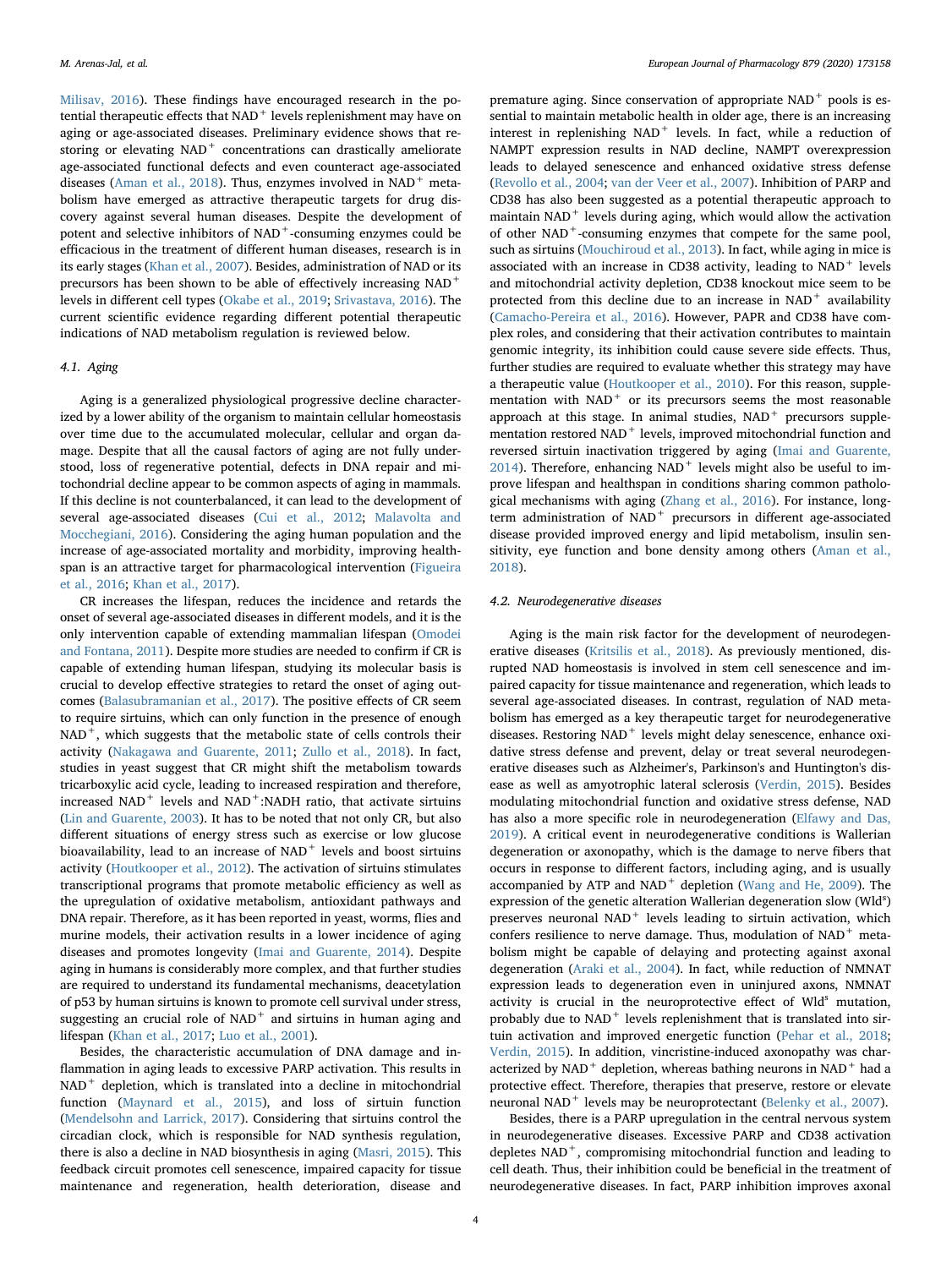regeneration and prevents neuronal death in certain models of neurodegeneration [\(Martire et al., 2015\)](#page-10-22). At the same time, CD38 inhibition increases  $NAD$ <sup>+</sup> levels in the brain and has a neuroprotective effect, which is likely to be due to its role in the regulation of inflammatory mediators such as amyloid beta [\(Blacher et al., 2015](#page-8-8); [Tarragó et al.,](#page-11-9) [2018\)](#page-11-9). However, since PARP and CD38 are involved in DNA repair, oxidative stress defense and inflammation, which are prevalent in neurodegenerative processes, it is hard to predict whether the inhibition will have a positive effect.

Finally, NAD<sup>+</sup>-mediated neuroprotection depends on sirtuins. Transgenic mice overexpressing sirtuins had similar phenotypes to CR and were capable to prevent the detrimental effects of energy-dense diet and aging [\(Bordone et al., 2007\)](#page-8-9). In addition, these were protected from Alzheimer's, Parkinson's and Huntington's disease. Overexpression of brain sirtuins in murine models of Alzheimer's disease inhibited the production of amyloidogenic peptides and reduced the resulting neuropathology ([Donmez and Outeiro, 2013](#page-9-25); [Herskovits and Guarente,](#page-9-26) [2013\)](#page-9-26). Also, sirtuins in oligodendrocytes may contribute to myelinization processes [\(Li et al., 2007\)](#page-9-27). For this reason and considering that sirtuins have a  $NAD^+$ -dependent activity,  $NAD^+$ -boosting molecules might replace CR in treating specific diseases. In fact, nicotinamide mononucleotide and nicotinamide ribose were able to penetrate to the brain and effectively restore NAD<sup>+</sup> and ATP levels, increase sirtuin activity, improve mitochondrial function, memory, cognition and behavior, and to reduce reactive oxygen species (ROS), toxicity and amyloid β production [\(Wang et al., 2016\)](#page-11-10). Thus, the administration of NAD<sup>+</sup> precursor compounds is promising for the prevention and treatment of neurodegenerative diseases. However, further research is needed to determine whether the supplementation of  $NAD<sup>+</sup>$  intermediates in humans is safe and effective.

## 4.3. Cancer

The role of  $NAD$ <sup>+</sup> metabolism in the regulation of cancer is particularly complex. Several NAD<sup>+</sup>-dependent enzymes affect genomic stability, mutagenesis and metabolic reprogramming, which are the main factors that promote cancer initiation and progression. Therefore, oscillations in  $NAD$ <sup>+</sup> levels and redox state could have a great influence on tumorigenesis [\(Poljsak, 2016\)](#page-10-23). In fact, increased ATP production and biomass generation are characteristic attributes of cancer. For this reason, restricting NAD<sup>+</sup> availability could prevent cells growth, and sensitize cancer cells to oxidative damage caused by chemo- and radiotherapy [\(Chiarugi et al., 2012\)](#page-9-1). This would cause apoptosis leading to reduced tumorigenesis, metastasis and angiogenesis. However, this could also disrupt other NAD<sup>+</sup>-dependent processes, leading to toxicity for normal cells and severe adverse effects in patients. Thus, highly selective inhibitors should be designed to target only cancer cells ([Khan et al., 2007](#page-9-2)).

Since tumors consume large amounts of  $NAD<sup>+</sup>$ , the expression of  $NAD<sup>+</sup>$  biosynthetic enzymes is upregulated in certain cancers. By way of example, NAMPT, NMNAT and nicotinic acid mononucleotide adenylyl transferases are overexpressed in a variety of tumors, and it seems that they contribute to tumorigenesis by several NAD<sup>+</sup>-dependent mechanisms. In fact, high NAMPT levels correlate with poor patient survival ([Yaku et al., 2018\)](#page-11-11). In addition,  $NAD<sup>+</sup>$ -dependent enzymes are also often overexpressed in cancer cells. Therefore, its selective inhibition has been considered a potential anticancer strategy. Indeed, inosine monophosphate dehydrogenase inhibitors limit DNA replication and nucleotide biosynthesis, and could also be useful as antibacterial and antiparasitic agents, since the amino acid sequences of these enzymes vary significantly in bacteria, parasites and mammals ([Pankiewicz et al., 2015\)](#page-10-5). When it comes to  $NAD^+$ -consuming enzymes, PARP activity adjusts  $NAD +$  levels according to cell damage, leading to either DNA repair or apoptosis. Acute or severe DNA damage following ionizing radiation or exposition to genotoxic agents results in PARP overactivation, which triggers a sudden depletion of  $NAD<sup>+</sup>$  that lowers

ATP generation rate leading to apoptosis of damaged cells ([Yaku et al.,](#page-11-11) [2018\)](#page-11-11). However, its activity is enhanced in tumors, promoting DNA repair and survival of those cancer cells under genomic stress. For this reason, PARP inhibitors could sensitize tumor cells to apoptotic killing by chemo- and radiotherapy [\(Curtin and Szabo, 2013\)](#page-9-28). In addition, PARP inhibition leads to elevated  $NAD<sup>+</sup>$  levels allowing enhanced sirtuin activity [\(Poljsak, 2016\)](#page-10-23). Despite sirtuins play contradictory roles in cancer, they have been linked to genomic stability as well as reduced replication of cancer cells and tumor progression [\(Bosch-Presegué and](#page-8-10) [Vaquero, 2011](#page-8-10)).

Whereas as previously mentioned, restricting  $NAD^+$  availability could prevent tumorigenesis, metastasis and angiogenesis, CR, which is known to increase  $NAD^+$  levels, is associated with reduced susceptibility to many cancers [\(Meynet and Ricci, 2014\)](#page-10-24). Therefore, increasing NAD<sup>+</sup> levels might also have protective effects. In fact, while niacin deficiency is prevalent in patients with neuroendocrine cancers and has been linked with increased cancer risk and complications, niacin supplementation prevents the development of skin and liver cancer ([Sultani et al., 2017\)](#page-11-0), and might prevent secondary cancer after chemotherapy ([Boyonoski et al., 2002](#page-8-11)). Taking all these into consideration, despite there is no doubt that alterations in  $NAD<sup>+</sup>$  levels and regulation of NAD<sup>+</sup>-synthesizing, -dependent and -consuming enzymes can influence cancer development, its relationship during the malignant process is very complex. Thus, further research is needed to elucidate the role of NAD<sup>+</sup> metabolism in cancer prevention, initiation and treatment.

#### 4.4. Diabetes

Glucose homeostasis and release of insulin and insulin-like growth factor (IGF) are regulated by sirtuins ([Kuang et al., 2018](#page-9-29)). Since these are NAD<sup>+</sup>-dependent enzymes, NAD<sup>+</sup> metabolism also plays an important role in diabetes. During glucose deprivation, NAD<sup>+</sup> levels and sirtuin activity increase, which finally leads to gluconeogenesis promotion [\(Rodgers et al., 2005](#page-10-25)). In turn, insulin and IGF increase glycolysis in cells, which reduces NAD<sup>+</sup>/NADH ratio and inhibits sirtuin activity. Thus, insulin and IFG are negatively regulated by sirtuins ([Houtkooper et al., 2010](#page-9-0); [Nogueiras et al., 2012](#page-10-26)). Besides, other NAD+ consuming enzymes have also been associated to insulin production. Indeed, in type 1 diabetes, PARP overactivation leads to depletion of NAD<sup>+</sup> levels, resulting in death of insulin-producing β cells ([Charron](#page-9-30) [and Bonner-Weir, 1999\)](#page-9-30). In addition, hyperglycemia in type 1 and type 2 diabetes also decreases  $NAD<sup>+</sup>$  and  $NAD<sup>+</sup>:NADH$  ratio, ultimately resulting in diabetic complications [\(Wu et al., 2016\)](#page-11-12). In this context, selective inhibition of these enzymes could restore NAD+ levels and prevent diet- and age-induced type 2 diabetes [\(Mouchiroud et al.,](#page-10-10) [2013\)](#page-10-10). In fact, PARP and CD38 knockout mice had increased NAD + levels, mitochondrial function and sirtuin activity, as well as improved lipid and glucose homeostasis. Thus, they were protected from metabolic dysfunction, obesity and diabetic symptoms induced by highfat feeding ([Bai et al., 2011](#page-8-12); [Barbosa et al., 2007\)](#page-8-13). However, at this stage, this is not a feasible therapeutic approach for human diabetes due to potential severe side effects. For this reason, the administration of NAD<sup>+</sup> precursors has been suggested as an alternative to replenish NAD<sup>+</sup> levels. In fact, following the administration of NAD<sup>+</sup>-precursors in prediabetic and diabetic mice, glycemic control biomarkers were improved, weight gain was reduced and protection against neuropathy development was increased [\(Sultani et al., 2017](#page-11-0); [Yang and Sauve,](#page-11-1)  $2016$ ). In addition, NAD<sup>+</sup> tissue levels that were declined due to a highfat diet were replenished, and protection against the development of diet-induced obesity and insulin resistance in wild type mice was conferred. These positive effects were probably due to enhanced oxidative metabolism that led to increased lipid utilization [\(Imai and Guarente,](#page-9-22) [2014\)](#page-9-22). Last but not least, axonopathy is a critical event in diabetesinduced peripheral neuropathy. Since it is usually linked with ATP and  $NAD$ <sup>+</sup> depletion, the restoration of  $NAD$ <sup>+</sup> levels could be translated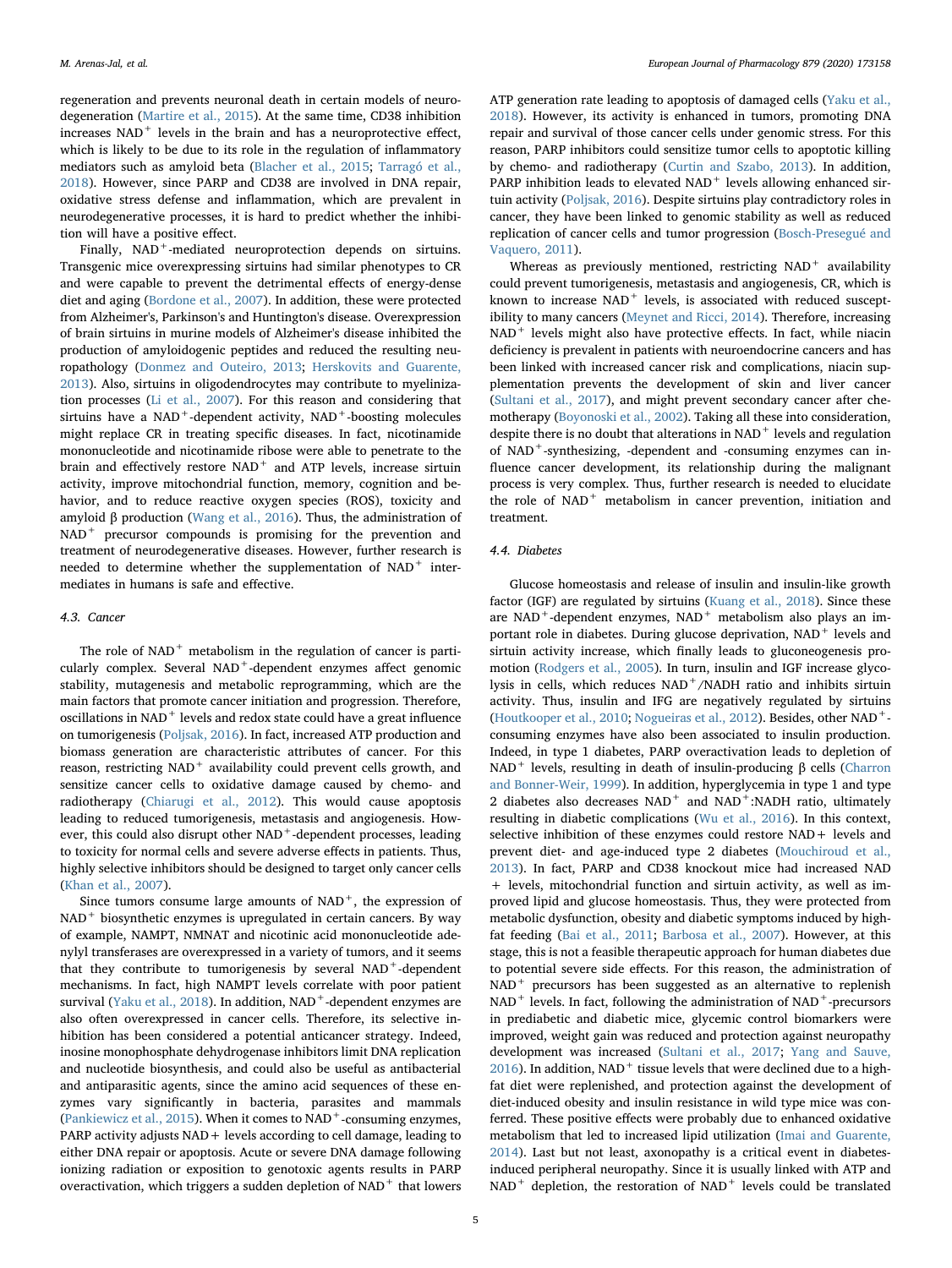into neuroprotective effects [\(Araki et al., 2004;](#page-8-7) [Wang and He, 2009](#page-11-8)). Thus, therapies that stimulate NAD<sup>+</sup> biosynthesis, such as activation of NAD<sup>+</sup>-synthesizing enzymes or administration of NAD<sup>+</sup> precursors, might have potential for the prevention of diabetes-induced peripheral neuropathy.

## 4.5. Other indications

# 4.5.1. Antioxidant and anti-inflammatory properties

ROS are produced as a result of normal metabolic processes but may come from exogenous sources as well. While the accumulation of oxidative damage is associated with age-related decline and diseases, there is a complex system of endogenous antioxidants and damage repair mechanisms that counteract the deleterious effects generated by oxidants [\(Massudi et al., 2012\)](#page-10-27). Sirtuins have a direct influence on mitochondrial function and antioxidant defenses by means of mitochondrial-superoxide-2 and isocitrate-dehydrogenase-2, among others. In addition, while changes in protein acetylation affect the redox status of cells, changes in redox status can also regulate several metabolic and antioxidant pathways ([Singh et al., 2018\)](#page-10-28). While molecular damage as well as different pathogens, diseases, and conditions such as obesity led to overactivation of the inflammasome complex, which is a component of innate immune surveillance ([Vandanmagsar et al., 2011\)](#page-11-13), fasting and administration of NAD<sup>+</sup> precursors decreased inflammasome activation in a sirtuin-dependent manner in human-derived macrophages. This suggested that regulation of NAD<sup>+</sup> signaling could be a potential therapeutic approach to inhibit excessive inflammation ([Li et al., 2017](#page-10-29), [2016\)](#page-10-30).

## 4.5.2. Mitochondrial disorders

Since elevated NAD<sup>+</sup> levels enhance mitochondrial function and cell survival, increased NAD<sup>+</sup> production could be beneficial in mitochondrial disorders. In fact, studies in animal models of mitochondrial disease showed that enhanced  $NAD<sup>+</sup>$  production by either administration of NAD<sup>+</sup> precursors, PARP inhibition or PARP genetic knockout, improved exercise tolerance and mitochondrial function ([Yang and Sauve, 2016\)](#page-11-1). In addition, sirtuins, which depend on NAD<sup>+</sup> levels, were able to protect mitochondria from oxidative stress, promoting mitochondrial integrity ([Singh et al., 2018\)](#page-10-28). Despite further research is needed, these results have stimulated interest in the potential benefits of boosting  $NAD<sup>+</sup>$  in mitochondrial diseases.

When it comes to chronic fatigue syndrome (CFS), despite its etiology is unknown, inflammation, oxidative stress and mitochondrial dysfunction have been linked to this extremely debilitating illness. Since NAD<sup>+</sup> plays a role in these factors, it could confer potential therapeutic benefits for CFS patients. In fact, [Castro-Marrero et al.](#page-9-31) [\(2015\)](#page-9-31) carried out a clinical trial in patients with CFS and reported that coenzyme Q10 plus NADH supplementation resulted in a significant improvement of fatigue. In addition, biochemical parameters such as NAD<sup>+</sup>:NADH ratio and ATP were restored.

## 4.5.3. Hearing loss

Hearing loss results from cochlear degeneration following damage produced by different factors such as high-intensity sound, ototoxic agents, aging and intrinsic disorders like systemic diseases ([Liu and](#page-10-31) [Yan, 2007\)](#page-10-31). It is remarkable that either Wld<sup>s</sup> mouse, which leads to sirtuin activation, or sirtuin overexpression, prevents noise-induced hearing loss ([Brown et al., 2014\)](#page-9-32). As mentioned in Section [4.2.](#page-3-0), by means of NMNAT activity, Wld<sup>s</sup> confers protection of neuronal NAD<sup>+</sup> levels, leading to sirtuin activation and improved energetic function, which results in resistance to nerve damage. Besides, while the prevalence of hearing loss increases with age, CR reduces the progression of age-related hearing loss in a sirtuin-dependent manner. Sirtuins increase oxidative stress resistance and prevent the mitochondrial decay associated with aging and age-related hearing loss ([Someya et al.,](#page-10-32)  $2010$ ). Since sirtuins are NAD<sup>+</sup>-dependent enzymes, to confirm

whether increased  $NAD<sup>+</sup>$  could promote sirtuin activation and prevent hearing loss, nicotinamide ribose was administered before and after, or only after noise exposure. Despite all treatments fully protected hearing in all frequencies, and therefore, increasing NAD<sup>+</sup> levels in neurons and ear tissues might provide protection from trauma-induced and progressive hearing loss, further research is needed [\(Brown et al., 2014\)](#page-9-32).

Moreover, several drugs are known to induce ototoxicity, such as the chemotherapeutic agent cisplatin. Different mechanisms like oxidative stress, DNA damage and inflammation are involved in cisplatininduced cochlear damage ([Rybak et al., 2009;](#page-10-33) [Sheth et al., 2017](#page-10-34)). In addition, impairment in intracellular  $NAD^+$  levels and  $NAD^+$ :NADH ratio is also critical. Despite further research is needed to elucidate the precise mechanisms underlying cisplatin ototoxicity, it seems that its administration leads to the production of ROS, causing oxidative DNA damage which hyperactivates PARP that consume NAD<sup>+</sup>. This is translated into a significant decrease in sirtuin activity, which has a protective effect against ototoxicity ([Kim et al., 2014](#page-9-33)). Besides, the active immune response following cisplatin administration is also implicated in cochlear damage and hearing loss. In contrast, an increase in  $NAD<sup>+</sup>$  levels and  $NAD<sup>+</sup>:NADH$  ratio results in sirtuin activation, which suppresses the adverse effects of cisplatin by down-regulating oxidative stress factors and inflammatory responses ([Kim et al., 2016](#page-9-34), [2015](#page-9-35)). Thus, despite further research is needed, modulation of  $NAD<sup>+</sup>$  metabolism could be a promising and new therapeutic approach for the treatment of cisplatin-induced ototoxicity.

#### 4.5.4. Retinal degenerative diseases

Retinal degenerative diseases are a main cause of morbidity, as vision disability significantly affects the quality of life. While different factors are involved, death of light-sensitive photoreceptors that leads to blindness is a common outcome of retinal degenerative diseases ([Lin](#page-10-35) [and Apte, 2018\)](#page-10-35). Sirtuins counteract oxidative stress and retinal degeneration, contributing to survival and function of retinal photoreceptors [\(Balaiya et al., 2017;](#page-8-14) [Luo et al., 2017](#page-10-36)). However, retinal NAD<sup>+</sup> deficiency, and resultant low sirtuin activity has been reported in multiple retinal degenerative disorders, including age-associated dysfunction, diabetic retinopathy and light-induced degeneration.  $NAD$ <sup>+</sup> seems to play a central role in retinal degeneration, since alterations of its homeostasis may contribute to neurodegeneration and photoreceptor death ([Lin and Apte, 2018\)](#page-10-35). Furthermore, mutations in NAD<sup>+</sup> biosynthetic enzymes have been associated to childhood blinding disease and retinal degeneration [\(Lin et al., 2016](#page-10-37)). Therefore, sirtuin activation via supplementation with  $\mathrm{NAD}^+$  -precursors could be a feasible therapeutic strategy for the treatment of retinal degenerative diseases. In fact, administration of nicotinamide nucleotide in mice was able to restore  $NAD$ <sup>+</sup> levels and retinal function ([Mills et al., 2016\)](#page-10-38).

#### 4.5.5. Cardiovascular diseases

DNA damage in myocytes activates PARP [\(Zhang et al., 2019](#page-11-14)), which adjusts NAD + levels according to cell damage. Since PARP and sirtuins compete for the same limiting NAD<sup>+</sup> pool, PARP might act as regulators of sirtuin activity. Sirtuins have antiapoptotic effects in cardiomyocytes, exerting a remarkable protective effect against heart failure ([Chung and Joe, 2014;](#page-9-36) [Pillai et al., 2005\)](#page-10-39). For this reason, replenishment of NAD<sup>+</sup> levels by administration of precursors or increased activity of NAD<sup>+</sup> biosynthetic enzymes could recover cell viability [\(Hsu et al., 2009](#page-9-37); [Yamamoto et al., 2014\)](#page-11-15). In fact, the administration of NAD<sup>+</sup> precursors improved survival in mice with transferrin-receptor-1 deletion, which caused iron deficit and mitochondrial defects in the heart leading to premature lethality. This protective effect of  $NAD<sup>+</sup>$  could be attributed to the improvement in mitochondrial function ([Xu et al., 2015\)](#page-11-16). Besides, sirtuins enhance vascular function by suppressing the expression of inflammatory factors, and improve free fatty acid, triglyceride, total cholesterol and blood glucose levels. Therefore, they act as anti-atherosclerosis agents ([Johnson and Imai, 2018\)](#page-9-4). Considering that  $NAD<sup>+</sup>$  regulates sirtuin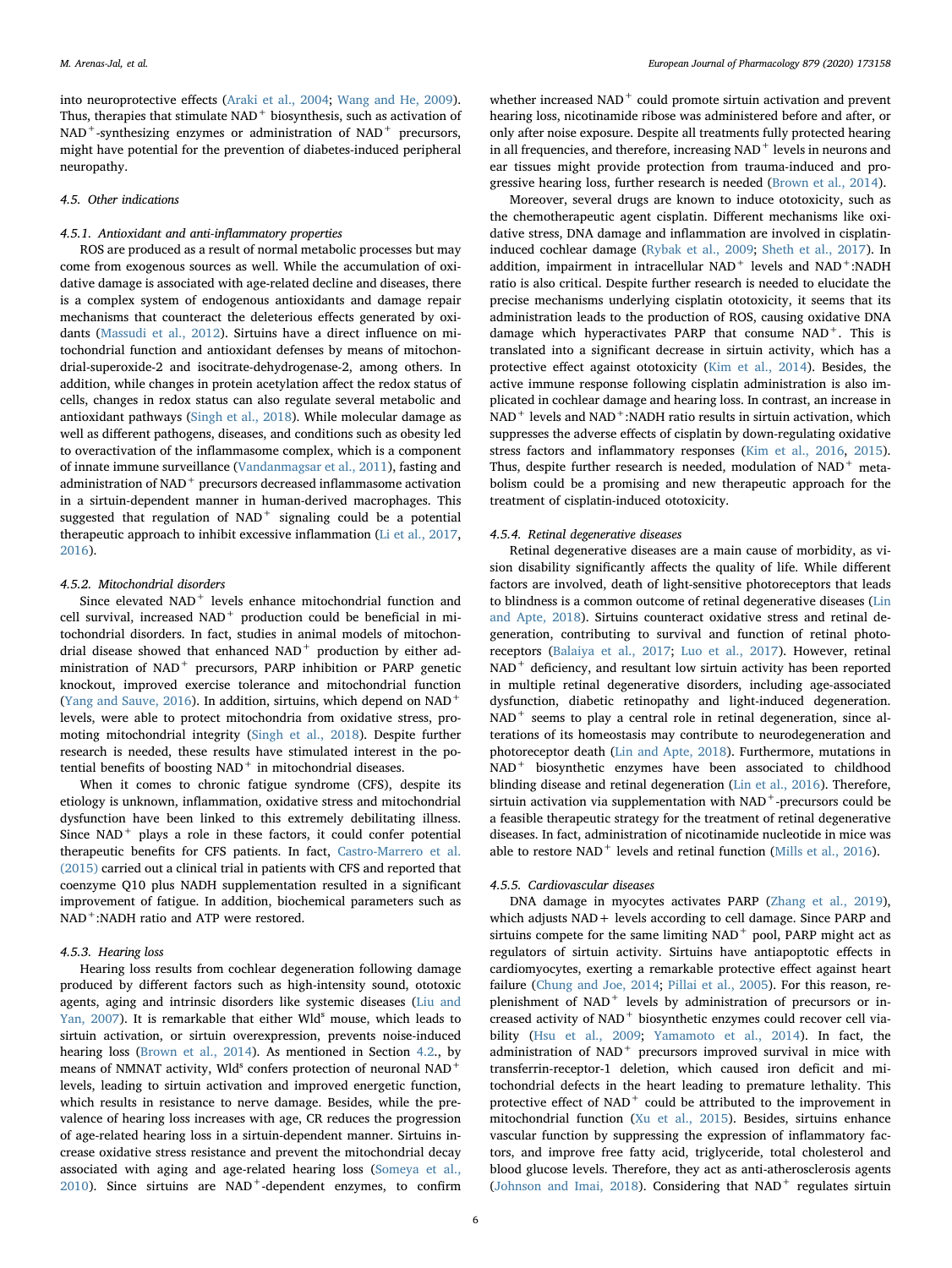activity, nicotinamide, which is a NAD<sup>+</sup> precursor, has been used to lower cholesterol and triglyceride levels and to improve HDL/LDL ratio ([Rajman et al., 2018\)](#page-10-40). The improvement in lipid metabolism was attributed to  $\mathrm{NAD}^+$  levels increase that resulted in sirtuin activation ([Ye](#page-11-17) [et al., 2017\)](#page-11-17). Considering the wide impact of cardiovascular diseases in human population, further studies should be carried out to clarify the potential cardioprotective effect of increasing NAD<sup>+</sup> levels.

# 4.5.6. Jet lag

Jet lag is a syndrome characterized by psychological and physiological effects such as fatigue, irritability, disrupted sleep, gastrointestinal distress or memory loss, that occur after a long flight through several time zones. It probably results from disruption of circadian rhythms in the human body ([Choy and Salbu, 2011](#page-9-38); [Weingarten and](#page-11-18) [Collop, 2013](#page-11-18)). Since the impairment of circadian rhythm leads to a range of metabolic defects, and current remedies for jet lag are limited in efficacy and practicality, there is increased interest in finding a substance capable of counteracting jet lag ([Birkmayer et al., 2002\)](#page-8-15).

The circadian rhythm is regulated by a transcriptional feedback system that coordinates metabolism and behavior to recurring daily changes such as light/dark cycles and food availability [\(Eckel-Mahan](#page-9-39) [and Sassone-Corsi, 2013;](#page-9-39) [Reinke and Asher, 2019\)](#page-10-41). NAMPT expression displays circadian rhythmicity and leads to circadian oscillation of  $NAD<sup>+</sup>$  levels, which regulate the activity of sirtuins. In turn, in an NAD<sup>+</sup>-dependent manner, sirtuins not only regulate key enzymes in mitochondrial processes and antioxidant defenses, but also the circadian core clock, which is responsible for NAD synthesis regulation ([Masri, 2015](#page-10-21)). Since NAD increases cellular production of ATP and facilitates dopamine synthesis, it may counteract the effects of jet lag on cognitive function and sleepiness. In fact, [Birkmayer et al. \(2002\)](#page-8-15) reported that NADH reduced jet lag-induced disruption of cognitive function, with no adverse effects.

## 4.5.7. Depression

Sirtuins are involved in the development of depression and other mood disorders such as anxiety. While NAD<sup>+</sup> regulates the activity of sirtuins, these regulate the expression of monoamine oxidase A, which lowers serotonin and drives anxiety-like behaviors [\(Libert et al., 2011](#page-10-42)). Genetic or pharmacological inhibition of sirtuins, as well as long-term stress, which has been linked with a decrease in sirtuin activity, lead to depressive-like behaviors ([Johnson and Imai, 2018\)](#page-9-4). Since NAD metabolism regulates the activity of sirtuins, and it is involved in the production of energy, it could have beneficial effects on diseases affecting the central nervous system. [Rex et al. \(2004\)](#page-10-43) studied the potential antidepressant role of NADH and nicotinamide in a forced swimming test in Wilstar rats, and found that NADH but not nicotinamide, increased swimming behavior. This behavioral profile was similar to fluoxetine, and since NADH did not produce hyperlocomotion, the antidepressantlike effect was not attributed to an increase in motor activity but to the antidepressant potential of NADH.

## 4.5.8. Fatty liver disease

Since  $NAD<sup>+</sup>$  homeostasis is impaired in fatty liver disease, regulation of  $NAD$ <sup>+</sup> metabolism is potentially useful for the treatment of this disease, which is associated with several metabolic disorders ([Zhou](#page-11-19) [et al., 2016](#page-11-19)). While hepatic  $NAD<sup>+</sup>$  levels are depleted in fatty liver disease, supplementation with NAD<sup>+</sup> precursors or inhibition of PARP enzymes prevents its development in several models on a high-fat diet. In addition,  $NAD^+$  replenishment reverses the existing pathology ([Gariani et al., 2016](#page-9-40); [Komatsu et al., 2018\)](#page-9-41). However, further studies are needed to understand how  $NAD^+$  increase exerts its protective effects, and to determine whether NAD supplementation could be an effective therapeutic approach for fatty liver disease and other metabolic disorders ([Okabe et al., 2019](#page-10-14)).

## 4.5.9. Candidiasis

Candida glabrata is an opportunistic pathogen yeast, and it is the second leading cause of candidiasis. Since it lacks genes encoding the enzymes responsible for the de novo biosynthesis of  $NAD^+$ , it is a nicotinic acid, nicotinamide and nicotinamide riboside auxotroph ([Gazzaniga et al., 2009](#page-9-42)). Low levels of these precursors of the NAD<sup>+</sup> salvage synthesis leads to  $NAD<sup>+</sup>$  depletion, limiting the function of sirtuins, which repress the transcription of genes encoding adhesins that promote urinary-tract infections. Therefore, increased dietary nicotinic acid provides protection against urinary tract infections [\(Domergue](#page-9-43) [et al., 2005\)](#page-9-43). However, since high doses of nicotinic acid may cause flushing, nicotinamide riboside instead should be tested in humans for the treatment against C. glabrata ([Belenky et al., 2007\)](#page-8-0). In addition, C. glabrata utilizes mainly nicotinamide riboside, and to a lesser extent nicotinic acid as NAD<sup>+</sup> sources during disseminated infection ([Ma](#page-10-44) [et al., 2007](#page-10-44)).

# 4.5.10. Enhanced endurance capacity

Skeletal muscle has a high energy demand, and it is therefore a major consumer of glucose and fatty acids. Since  $NAD^+$  plays a crucial role in energy production and post-translational modifications, its levels influence a wide range of cellular processes that impact muscle function, regeneration, aging, and disease ([Goody and Henry, 2018](#page-9-44)). While an accelerated decline in muscle mass and function is produced when NAD<sup>+</sup> levels are dramatically depleted due to NAMPT deletion, these defects were overcome when  $NAD<sup>+</sup>$  precursors were administered to mice. In line with these findings, NAMPT overexpression in skeletal muscle is associated with preservation of  $NAD<sup>+</sup>$  levels and enhanced endurance capacity in animals ([Frederick et al., 2016](#page-9-45); [Wang et al.,](#page-11-20) [2017\)](#page-11-20).

## 5. NAD and NAD-precursors supplementation

## 5.1. Pharmacokinetics

When it comes to its pharmacokinetics, the majority of studies have focused on the administration of NAD precursors such as nicotinic acid, nicotinamide and nicotinamide riboside [\(Rajman et al., 2018](#page-10-40); [Trammell](#page-11-21) [et al., 2016](#page-11-21)). However, few studies have been carried out using NAD<sup>+</sup> or NADH. In addition, there are no pharmacokinetic studies of NAD supplementation in humans.

[Rex et al. \(2002\)](#page-10-45) studied NADH pharmacokinetics in rats and concluded that although NADH absorption after oral administration could be assumed, the slow absorption could lead to a relatively small bioavailability. In a subsequent study, [Rex and Fink \(2008\)](#page-10-46) assessed NADH absorption in vitro and concluded that NADH was absorbed mainly in the small intestine. Absorption increased with concentration, but the rate was found to be independent from concentration. The absorption was relatively quick, reaching a plateau after 20–30 min. However, previous studies found that oral NADH was degraded in the acidic environment of the stomach [\(Kimura et al., 2006\)](#page-9-46). For this reason, in order to assure NADH absorption and bioavailability, enteric-coated dosage forms should be developed, or other administration routes such as intranasal or sublingual, which would bypass the stomach, should be investigated. In fact, some food supplements already in the market use these approaches to overcome NADH degradation in acidic conditions during gastric passage.

To sum up, despite it can be concluded that NAD is absorbed in the small intestine, further studies regarding its pharmacokinetics in humans should be carried out.

#### 5.2. Safety and precautions

Niacin is a water-soluble vitamin (vitamin B3) and is the main NAD<sup>+</sup> precursor. Despite niacin from foods is safe, adverse effects have been reported with medicinal products containing higher doses. Typical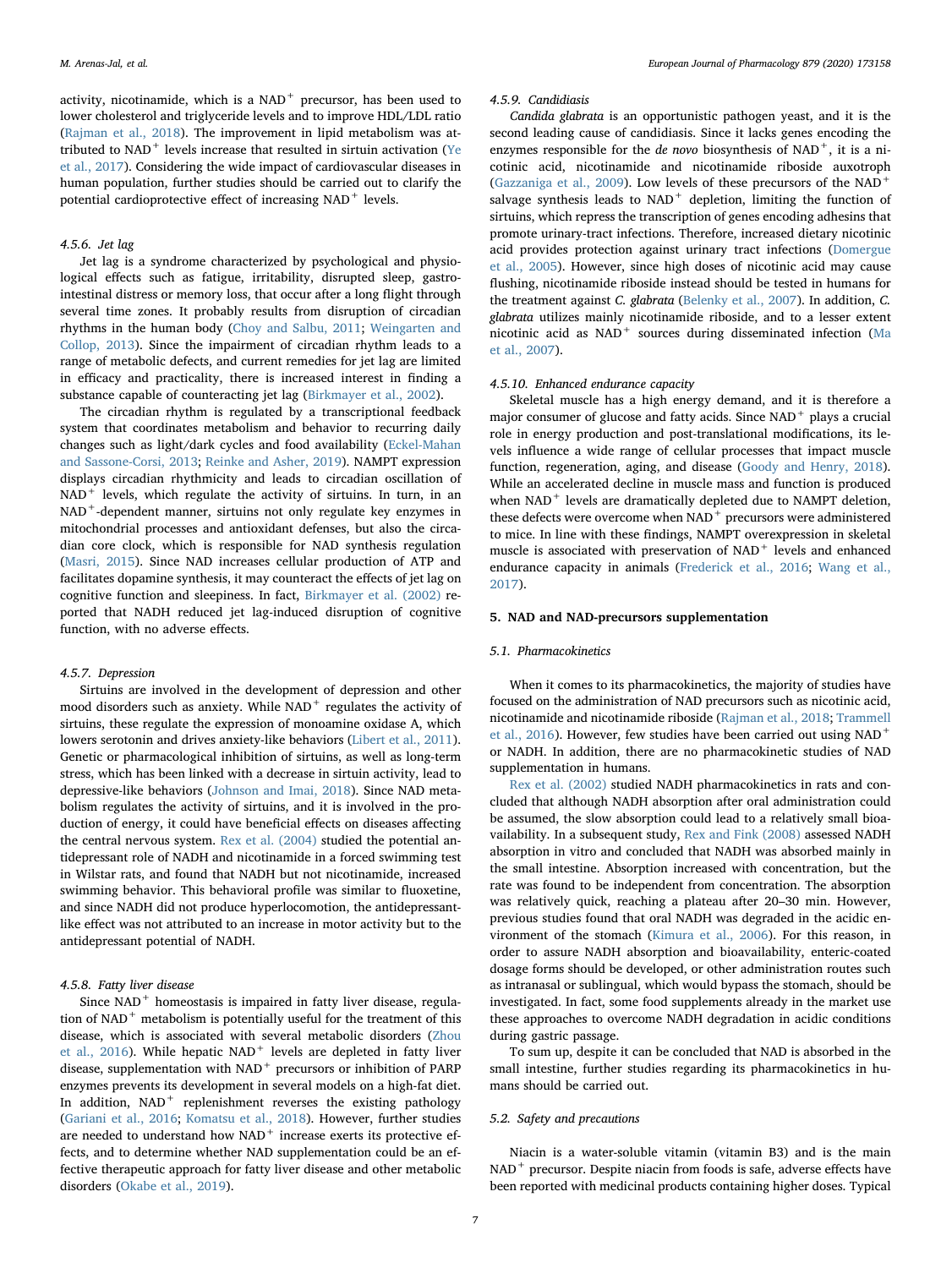side effects, with a frequency of  $\leq 1.5$ %, include skin blushing and tingling, as well as gastrointestinal disruption including nausea and vomiting ([Knip et al., 2000\)](#page-9-47). These effects might be more prevalent in patients with active peptic ulcer, abnormal liver function or liver disease, diabetes, inflammatory bowel disease, migraine, alcoholism, gout and cardiac arrythmias than in general population. Despite as an overthe-counter medicinal product, niacin can be found at doses up to 5 g per day ([Mills et al., 2003](#page-10-47)), the European Safety Authority (EFSA) and the US Federal Drug Administration (FDA) have set tolerable upper intake levels for niacin as a vitamin found in food products and dietary supplements. While EFSA stablished a tolerable upper intake level for adults of 10 mg/day for nicotinic acid and 900 mg/day for nicotinamide, the FDA limit for adults was set at 35 mg/day for all forms of vitamin B3.

When it comes to the safety of NADH supplementation, in a study evaluating the long-term administration of oral NADH in rats, no chronic toxicity was observed in terms of hematology, clinical chemistry and histology, and there was no apparent effect on urine analysis parameters. It was well tolerated at doses equivalent to 875 mg for a 70 kg human subject ([Birkmayer and Nadlinger, 2002](#page-8-16)). In addition, [Nadlinger and Hallström \(2004\)](#page-10-48) reported that NADH intravenous administration to beagle dogs for 15 days did not result in toxicity, and that the maximum tolerated intravenous dose was 500 mg/kg/day. As for the safety in humans, in several clinical trials assessing NADH protective role against chronic fatigue syndrome, [Alegre et al. \(2010\)](#page-8-17), [Castro-Marrero et al. \(2015\)](#page-9-31) and [Forsyth et al. \(1999\)](#page-9-48) declared that no adverse effects were observed or reported by patients. In addition, consumers in a long-term treatment with ENADA®, which is a commercial product containing 5 mg of NADH, have not reported any side effects, which provides additional proof of the safety of NADH supplementation ([Birkmayer et al., 2002](#page-8-15)). Besides, NADH has also been used intravenously since the 1960s to alleviate withdrawal from a variety of drugs and alcohol, at doses between 800 and 1800 mg per day, and no side effects have been reported. Taking all these into consideration, NADH supplementation can be considered safe. However, although no overdose or toxicity has been reported, high doses of NADH (> 10 mg/day) could induce agitation, anxiety and sleeplessness ([DrugBank, 2019](#page-9-3)).

#### 5.3. Formulation challenges

The main NAD precursor, niacin, is stable in dry form and in solution, and has been widely used in food supplements and medicinal products. However, although the majority of interventions described above to replenish NAD levels in different indications have used NAD precursors such as niacin, the direct administration of NAD could also be interesting. Since the physicochemical properties of NAD precursors are well described, and its activity is not affected by heat, light, acid, alkali or oxidation, this section would focus on the physicochemical, galenic and stability properties of NAD, which pose several formulation challenges.

Thanks to its physiological function and antioxidant activity, NAD is an approved and interesting compound for the formulation of food supplements and medicinal products ([DrugBank, 2019](#page-9-3)). In line with the healthy living trend, consumption of antioxidants is on the rise, with an expanding consumer base [\(Arenas-Jal et al., 2019\)](#page-8-1). However, the lack of NAD stability under different environmental conditions, and its poor flow properties and high hygroscopicity, limit its applications in food supplement and medicinal products. When it comes to NAD physicochemical characteristics, it is a white to yellowish amorphous powder, hygroscopic and highly water-soluble. Solids are stable if stored desiccated and protected from light, but storage at −20 °C or colder is recommended. In general, due to its oxidation state, NADH tends to be oxidized to NAD, but overall it is more stable than NAD, which decomposes easily during storage and manipulation. For this reason, despite the higher price of NADH, it is more frequently used in formulations than NAD. In general, solutions are stable for about a week at 4  $^{\circ}$ C and neutral pH, but NADH and NAD<sup>+</sup>, respectively, decompose rapidly in acids or alkalis. For this reason, water alone should not be used to prepare NADH solutions, as it tends to be acidic. Instead, solutions with a pH of 9–11 should be used to dissolve NADH ([Rover](#page-10-7) [et al., 1998](#page-10-7); [Wu et al., 1986\)](#page-11-2). Phosphate buffers should also be avoided, as they could accelerate NADH degradation. NADH solutions are also susceptible to oxidation, especially if light and heavy metals are present. For this reason, concentrated solutions should be stored in a low temperature freezer, at least between −20 and −40 °C. In contrast, NAD<sup>+</sup> solutions are stable at neutral or slightly acidic pH for at least 2 weeks at 0 °C; and for at least 6 months at  $-70$  °C. NAD<sup>+</sup> solutions are sensitive to light, rapidly degraded upon heating, and very labile in alkaline pH, especially in the presence of phosphate, maleate or carbonate. Ideal storage conditions for NAD<sup>+</sup> solutions would be at −70 °C and pH of 2–6 [\(Sigma-Aldrich, 2019](#page-10-49)).

So, NAD is not only vulnerable to heat, pH, light and oxygen ([Rover](#page-10-7) [et al., 1998;](#page-10-7) [Wu et al., 1986](#page-11-2)), but also has poor flow properties and high hygroscopicity, which limits its applications in food supplements and medicinal products. Many research efforts have been made to clarify NAD mechanism of action, efficacy and safety, but few works available are addressing NAD stability and hygroscopicity issue. Microencapsulation, a rising technology both in the pharmaceutical and food industry, could be effective to solve these issues. The encapsulation of biomolecules in a suitable delivery system has received great attention over the past few decades because of its increasing potential in therapeutic applications. Biomolecules are typically susceptible to degradation, and thus require protection to ensure their stability and bioavailability ([Machado et al., 2013](#page-10-50)). In addition, when it comes to NADH, either microcapsules or the final pharmaceutical dosage form should be enteric, otherwise it would be degraded before reaching the intestine since it is unstable in acidic media.

As for different microencapsulation techniques, granulation followed by fluid bed coating with an enteric polymer would be able to protect NADH from different environmental conditions during storage, as well as from the acidic gastric fluids during administration. Despite this technique has been widely applied for the microencapsulation of many food and pharmaceutical active ingredients such as vitamins and probiotics ([Desai and Jin Park, 2005](#page-9-49); [Schell and Beermann, 2014](#page-10-51)), it requires large quantities of product for each trial, at least 300 g of powder for a pilot plant equipment ([Glatt, 2019](#page-9-50)). Thus, considering NADH's high cost (900  $\epsilon$ /100 g) ([Oriental Yeast Co, 2019\)](#page-10-52), trials to microencapsulate NADH by this technique might be limited. For this reason, ionotropic gelation, which is a common approach for the encapsulation of biomolecules, could be more cost-effective for testing NADH microencapsulation. It is based on the use of hydrogels, and although gel particles can be obtained from different hydrocolloids, sodium alginate (SA) is one of the more commonly used as it is biocompatible, nontoxic, biodegradable and cheap [\(Giri et al., 2012](#page-9-51)). SA is a natural polysaccharide extracted from brown algae, and it is widely used for the encapsulation of cells, DNA, microorganisms and nutrients ([Sánchez et al., 2013](#page-10-53)). SA gel particles prepared by ionic crosslinking with cations, create a protective gel matrix, which is independent of temperature. The preparation method is simple and mild, being suitable for thermolabile active ingredients. In addition, SA gel locks the core materials inside conferring protective benefits that minimize sensitive encapsulated compounds' degradation, and it is also capable of modifying their release [\(Gaonkar et al., 2014;](#page-9-52) [Lee and Mooney, 2012](#page-9-53)). When it comes to the divalent cations used to induce ionotropic gelation, despite SA has a higher affinity to Pb, Cu and Cd, Ca is the most commonly used, thanks to its nontoxicity (Ching [et al., 2017](#page-9-54); [Orive](#page-10-54) [et al., 2006\)](#page-10-54). Gel particles' size can range from  $< 0.2$  mm (nano) to  $>$ 1 mm (macro) depending on the preparation method ([Lee et al., 2013](#page-9-55)). The simplest method is dripping, which involves the drop-wise extrusion of SA into a Ca gelling bath and produces large gel particle size. Scale-up difficulties limit this method to a lab scale setup only, and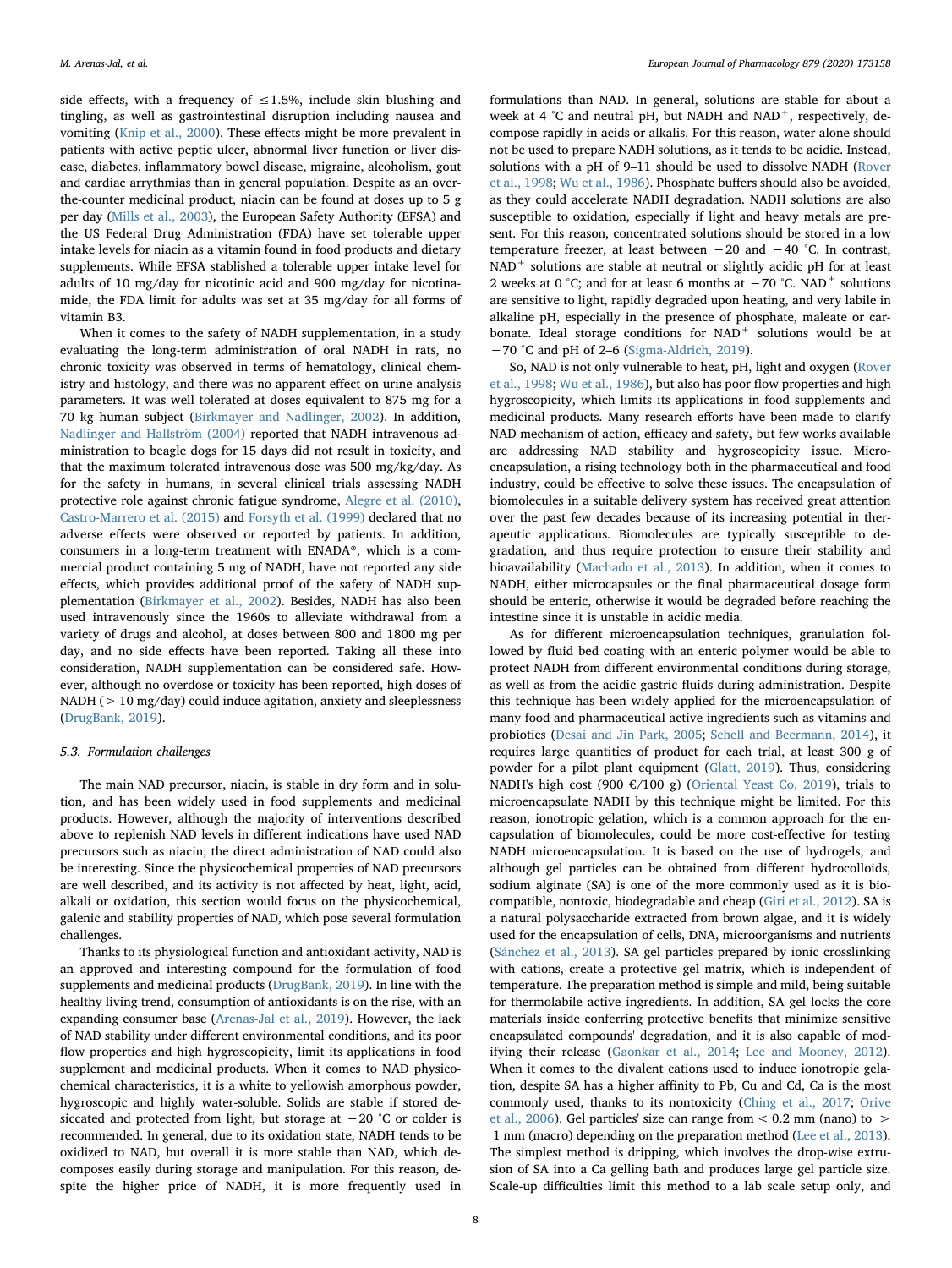many of the potential applications involving biomolecules require the preparation of vehicles that can be efficiently taken up by cells and mucosal tissue, and thus, require sizes within the nanometer or micrometer range [\(Machado et al., 2013](#page-10-50)). For this reason, several modified extrusion techniques were developed. One of them is atomization, which produces fine droplets by pumping air and polymer solution concurrently into a nozzle. When these polymer fine droplets come in contact with calcium gelling bath, fine gel particles are produced ([Ching et al., 2017\)](#page-9-54).

Finally, probably due to NADH's vulnerability to heat, pH, light and oxygen, as well as its poor flow properties and high hygroscopicity, few available formulations contain NADH as active ingredient. In addition, stability issues have been reported for some of the formulas that are already in the market, especially in those containing non-encapsulated NADH. These might be related to NADH's high cost, that limits the number of trials and suitability of available techniques hindering the development of stable formulas. While few patents describe NAD formulations, and contain broad descriptions that are difficult to disclose, there are no research articles detailing the procedure and formula for its obtention. Thus, further research is needed to obtain stable NAD formulas that will allow to test the administration of NAD in the indications described above.

## 6. Conclusion

Thanks to the recent progress in understanding non-redox roles of NAD, its therapeutic potential has been recognized and the interest on this molecule has been renewed. NAD can be synthesized de novo from tryptophan or from salvage pathways that require the uptake of NAD precursors from the diet, and its synthesis is required since it is not only a cofactor in redox reactions but is also a cosubstrate for a series of NAD<sup>+</sup>-consuming enzymes like sirtuins, PARP and ADPR-cyclases. While these regulate essential biological processes such as transcriptional regulation, signaling and DNA repairing among others, their activity is regulated by oscillations in  $NAD<sup>+</sup>$  oxidative state and concentration, which is determined by the relative balance between consumption and biosynthesis. Disruption of  $NAD<sup>+</sup>$  homoeostasis has emerged as a common characteristic of several diseases, whereas increasing  $NAD$ <sup>+</sup> levels has been associated with positive health effects. Therefore, enzymes implicated in  $NAD$ <sup>+</sup> metabolism have become interesting targets for drug discovery, with an extensive therapeutic potential in different indications. Different strategies to increase NAD<sup>+</sup> levels have been used, including enhancement of biosynthesis and inhibition of NAD<sup>+</sup> breakdown. Despite restoring or increasing NAD<sup>+</sup> concentrations could ameliorate age-associated functional defects and diseases, as well as potentially extend lifespan in humans, further research is needed to clarify the targets and mechanisms of  $NAD<sup>+</sup>$  function, and to determine the safety and efficacy of nutritional, pharmacological and genetic interventions to regulate NAD metabolism in humans. At this stage, since knocking out, blocking or inhibiting NAD<sup>+</sup>consuming enzymes could cause potential severe side effects, supplementation with NAD precursors seems the most reasonable approach, until safe and effective selective inhibitors are developed. The administration of NAD or its precursors was capable of effectively increasing NAD<sup>+</sup> levels, leading to beneficial physiological effects. However, further research is needed to translate these findings into clinical trials that analyze the impact of  $NAD<sup>+</sup>$  treatment in different human pathologies, mainly in age-related diseases.

This review provided an overview and update of NAD metabolism, including the regulation of several enzymatic families such as PARP, sirtuins and ADPR-cyclases, which play an important role in the pathogenic and pathologic mechanisms of different conditions and diseases. In addition, the therapeutic potential of NAD metabolism regulation in several indications, as well as the safety and precautions, and formulation challenges of NAD administration were also reviewed.

## Author contributions

Conception, literature research and writing were performed by M. Arenas-Jal. Field experience and critical review of the manuscript were performed by J.M. Suñé-Negre and E. García-Montoya.

#### Author disclosures

As a part of an industrial PhD, M. Arenas-Jal works as R&D manager for Vitae Health Innovation, S.L.

# Acknowledgments

This research was financially supported by the Industrial Doctorate Program of the Agency for Management of University and Research Grants (Agència de Gestió d'Ajuts Universitaris i de Recerca [AGAUR]), under Grant 2015DI021. We would like to thank Mary Cano-Sarabia and Daniel Maspoch from the Catalan Institute of Nanoscience and Nanotechnology (ICN2) for they research assistance and field experience.

#### References

- <span id="page-8-17"></span>Alegre, J., Rosés, J.M., Javierre, C., Ruiz-Baqués, A., Segundo, M.J., Fernández de Sevilla, T., 2010. Nicotinamida adenina dinucleótido (NADH) en pacientes con síndrome de fatiga crónica. Rev. Clínica Española 210, 284–288. [https://doi.org/10.1016/j.rce.](https://doi.org/10.1016/j.rce.2009.09.015) [2009.09.015](https://doi.org/10.1016/j.rce.2009.09.015).
- <span id="page-8-5"></span>Aman, Y., Qiu, Y., Tao, J., Fang, E.F., 2018. Therapeutic potential of boosting NAD<sup>+</sup> in aging and age-related diseases. Transl. Med. Aging 2, 30–37. [https://doi.org/10.](https://doi.org/10.1016/j.tma.2018.08.003) [1016/j.tma.2018.08.003](https://doi.org/10.1016/j.tma.2018.08.003).
- <span id="page-8-7"></span>Araki, T., Sasaki, Y., Milbrandt, J., 2004. Increased nuclear NAD biosynthesis and SIRT1 activation prevent axonal degeneration. Science (80-. ) 305, 1010–1013. [https://doi.](https://doi.org/10.1126/science.1098014) [org/10.1126/science.1098014.](https://doi.org/10.1126/science.1098014)
- <span id="page-8-1"></span>Arenas-Jal, M., Suñé-Negre, J.M., Pérez-Lozano, P., García-Montoya, E., 2019. Trends in the food and sports nutrition industry: a review. Crit. Rev. Food Sci. Nutr. 1–17. <https://doi.org/10.1080/10408398.2019.1643287>.
- <span id="page-8-2"></span>Baeza, J., Smallegan, M.J., Denu, J.M., 2016. Mechanisms and dynamics of protein acetylation in mitochondria. Trends Biochem. Sci. 41, 231–244. [https://doi.org/10.](https://doi.org/10.1016/j.tibs.2015.12.006) [1016/j.tibs.2015.12.006](https://doi.org/10.1016/j.tibs.2015.12.006).
- <span id="page-8-3"></span>Bai, P., 2015. Biology of poly(ADP-ribose) polymerases: the factotums of cell maintenance. Mol. Cell 58, 947–958. [https://doi.org/10.1016/j.molcel.2015.01.034.](https://doi.org/10.1016/j.molcel.2015.01.034)
- <span id="page-8-12"></span>Bai, P., Cantó, C., Oudart, H., Brunyánszki, A., Cen, Y., Thomas, C., Yamamoto, H., Huber, A., Kiss, B., Houtkooper, R.H., Schoonjans, K., Schreiber, V., Sauve, A.A., Menissierde Murcia, J., Auwerx, J., 2011. PARP-1 inhibition increases mitochondrial metabolism through SIRT1 activation. Cell Metabol. 13, 461–468. [https://doi.org/10.](https://doi.org/10.1016/j.cmet.2011.03.004) [1016/j.cmet.2011.03.004](https://doi.org/10.1016/j.cmet.2011.03.004).
- <span id="page-8-14"></span>Balaiya, S., Abu-Amero, K.K., Kondkar, A.A., Chalam, K.V., 2017. Sirtuins expression and their role in retinal diseases. Oxid. Med. Cell. Longev. 3187594. [https://doi.org/10.](https://doi.org/10.1155/2017/3187594) [1155/2017/3187594.](https://doi.org/10.1155/2017/3187594) 2017.
- <span id="page-8-6"></span>Balasubramanian, P., Howell, P.R., Anderson, R.M., 2017. Aging and caloric restriction research: a biological perspective with translational potential. EBioMedicine 21, 37. <https://doi.org/10.1016/j.ebiom.2017.06.015>.
- <span id="page-8-13"></span>Barbosa, M.T.P., Soares, S.M., Novak, C.M., Sinclair, D., Levine, J.A., Aksoy, P., Chini, E.N., 2007. The enzyme CD38 (a NAD glycohydrolase, EC 3.2.2.5) is necessary for the development of diet-induced obesity. Faseb. J. 21, 3629–3639. [https://doi.org/10.](https://doi.org/10.1096/fj.07-8290com) [1096/fj.07-8290com](https://doi.org/10.1096/fj.07-8290com).
- <span id="page-8-0"></span>Belenky, P., Bogan, K.L., Brenner, C., 2007. NAD<sup>+</sup> metabolism in health and disease. Trends Biochem. Sci. 32, 12–19. <https://doi.org/10.1016/j.tibs.2006.11.006>.
- <span id="page-8-4"></span>Bilan, D.S., Matlashov, M.E., Gorokhovatsky, A.Y., Schultz, C., Enikolopov, G., Belousov, V.V., 2014. Genetically encoded fluorescent indicator for imaging NAD+/NADH ratio changes in different cellular compartments. Biochim. Biophys. Acta 1840, 951–957. <https://doi.org/10.1016/j.bbagen.2013.11.018>.
- <span id="page-8-15"></span>[Birkmayer, G.D., Kay, G.G., Vürre, E., 2002. Stabilized NADH \(ENADA\) improves jet lag](http://refhub.elsevier.com/S0014-2999(20)30250-8/sref13)induced cognitive performance defi[cit. Wien Med. Wochenschr. 152, 450](http://refhub.elsevier.com/S0014-2999(20)30250-8/sref13)–454.
- <span id="page-8-16"></span>[Birkmayer, J.G.D., Nadlinger, K., 2002. Safety of stabilized, orally absorbable, reduced](http://refhub.elsevier.com/S0014-2999(20)30250-8/sref14) [nicotinamide adenine dinucleotide \(NADH\): a 26-week oral tablet administration of](http://refhub.elsevier.com/S0014-2999(20)30250-8/sref14) [ENADA/NADH for chronic toxicity study in rats. Drugs Exp. Clin. Res. 28, 185](http://refhub.elsevier.com/S0014-2999(20)30250-8/sref14)–192.
- <span id="page-8-8"></span>Blacher, E., Dadali, T., Bespalko, A., Haupenthal, V.J., Grimm, M.O.W., Hartmann, T., Lund, F.E., Stein, R., Levy, A., 2015. Alzheimer's disease pathology is attenuated in a CD38-deficient mouse model. Ann. Neurol. 78, 88–103. [https://doi.org/10.1002/](https://doi.org/10.1002/ana.24425) [ana.24425](https://doi.org/10.1002/ana.24425).
- <span id="page-8-9"></span>Bordone, L., Cohen, D., Robinson, A., Motta, M.C., Van Veen, E., Czopik, A., Steele, A.D., Crowe, H., Marmor, S., Luo, J., Gu, W., Guarente, L., 2007. SIRT1 transgenic mice show phenotypes resembling calorie restriction. Aging Cell 6, 759–767. [https://doi.](https://doi.org/10.1111/j.1474-9726.2007.00335.x) [org/10.1111/j.1474-9726.2007.00335.x.](https://doi.org/10.1111/j.1474-9726.2007.00335.x)
- <span id="page-8-10"></span>Bosch-Presegué, L., Vaquero, A., 2011. The dual role of sirtuins in cancer. Genes Cancer 2, 648–662. <https://doi.org/10.1177/1947601911417862>.
- <span id="page-8-11"></span>Boyonoski, A.C., Spronck, J.C., Gallacher, L.M., Jacobs, R.M., Shah, G.M., Poirier, G.G., Kirkland, J.B., 2002. Niacin deficiency decreases bone marrow poly(ADP-ribose) and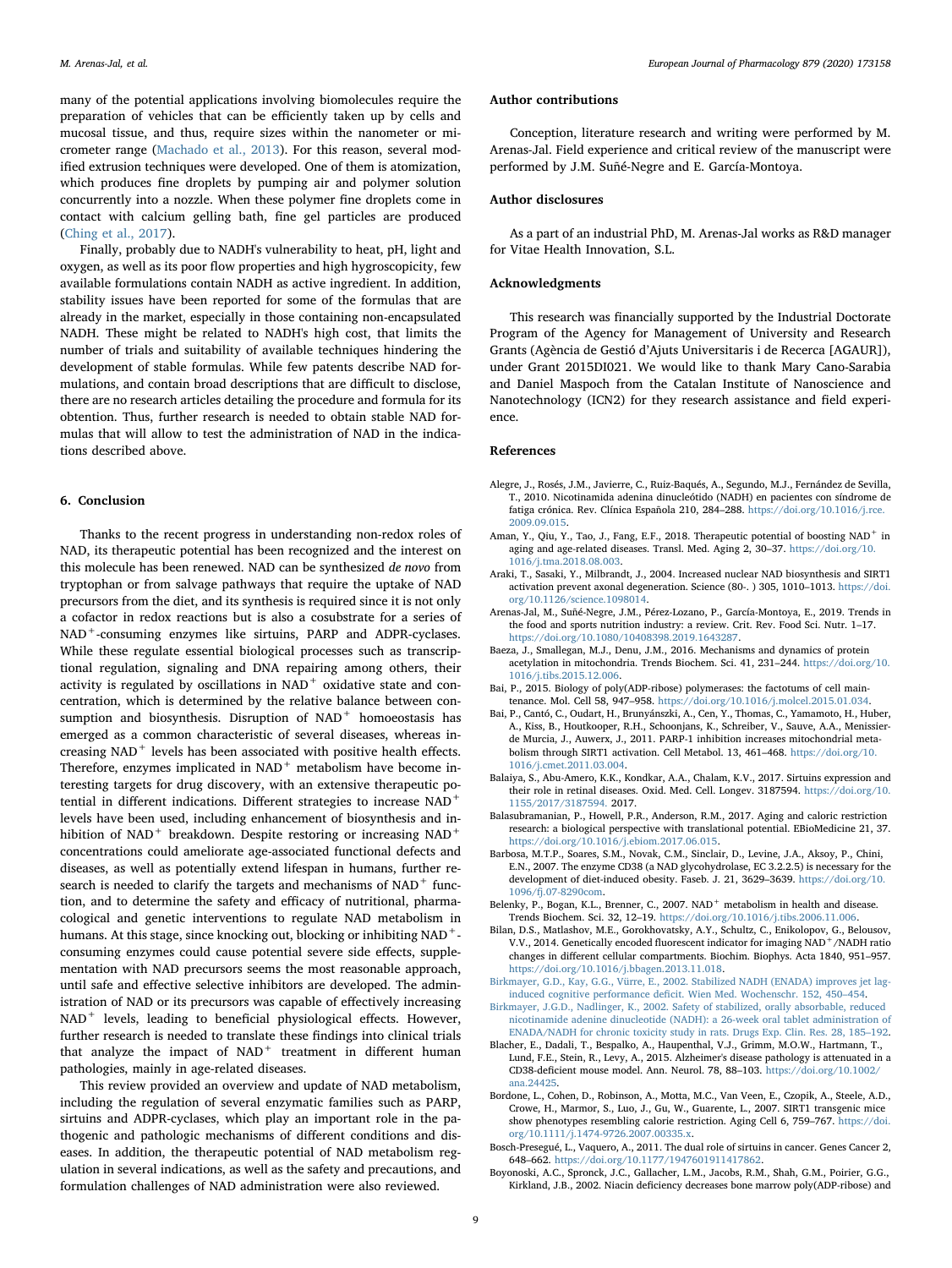the latency of ethylnitrosourea-induced carcinogenesis in rats. J. Nutr. 132, 108–114. [https://doi.org/10.1093/jn/132.1.108.](https://doi.org/10.1093/jn/132.1.108)

- <span id="page-9-14"></span>Braidy, N., Berg, J., Clement, J., Khorshidi, F., Poljak, A., Jayasena, T., Grant, R., Sachdev, P., 2019. Role of nicotinamide adenine dinucleotide and related precursors as therapeutic targets for age-related degenerative diseases: rationale, biochemistry, pharmacokinetics, and outcomes. Antioxidants Redox Signal. 30, 251–294. [https://doi.](https://doi.org/10.1089/ars.2017.7269) [org/10.1089/ars.2017.7269.](https://doi.org/10.1089/ars.2017.7269)
- <span id="page-9-18"></span>Braidy, N., Guillemin, G.J., Mansour, H., Chan-Ling, T., Poljak, A., Grant, R., 2011. Age related changes in NAD<sup>+</sup> metabolism oxidative stress and Sirt1 activity in wistar rats. PloS One 6, e19194. [https://doi.org/10.1371/journal.pone.0019194.](https://doi.org/10.1371/journal.pone.0019194)
- <span id="page-9-32"></span>Brown, K.D., Maqsood, S., Huang, J.-Y., Pan, Y., Harkcom, W., Li, W., Sauve, A., Verdin, E., Jaffrey, S.R., 2014. Activation of SIRT3 by the NAD<sup>+</sup> precursor nicotinamide riboside protects from noise-induced hearing loss. Cell Metabol. 20, 1059–1068. <https://doi.org/10.1016/j.cmet.2014.11.003>.

<span id="page-9-17"></span>[Caballero, B., Trugo, L.C., Finglas, P.M., 2003. Encyclopedia of Food Sciences and](http://refhub.elsevier.com/S0014-2999(20)30250-8/sref22) [Nutrition. Academic Press.](http://refhub.elsevier.com/S0014-2999(20)30250-8/sref22)

- <span id="page-9-11"></span>Camacho-Pereira, J., Tarragó, M.G., Chini, C.C.S., Nin, V., Escande, C., Warner, G.M., Puranik, A.S., Schoon, R.A., Reid, J.M., Galina, A., Chini, E.N., 2016. CD38 dictates age-related NAD decline and mitochondrial dysfunction through an SIRT3-dependent mechanism. Cell Metabol. 23, 1127–1139. [https://doi.org/10.1016/j.cmet.2016.05.](https://doi.org/10.1016/j.cmet.2016.05.006) [006](https://doi.org/10.1016/j.cmet.2016.05.006).
- <span id="page-9-15"></span>Cantó, C., Menzies, K.J., Auwerx, J., 2015. NAD<sup>+</sup> metabolism and the control of energy homeostasis: a balancing act between mitochondria and the nucleus. Cell Metabol. 22, 31–53. [https://doi.org/10.1016/j.cmet.2015.05.023.](https://doi.org/10.1016/j.cmet.2015.05.023)
- <span id="page-9-8"></span>Cantó, C., Sauve, A.A., Bai, P., 2013. Crosstalk between poly(ADP-ribose) polymerase and sirtuin enzymes. Mol. Aspect. Med. 34, 1168–1201. [https://doi.org/10.1016/j.mam.](https://doi.org/10.1016/j.mam.2013.01.004) [2013.01.004](https://doi.org/10.1016/j.mam.2013.01.004).
- <span id="page-9-31"></span>Castro-Marrero, J., Cordero, M.D., Segundo, M.J., Sáez-Francàs, N., Calvo, N., Román-Malo, L., Aliste, L., Fernández de Sevilla, T., Alegre, J., 2015. Does oral coenzyme Q10 plus NADH supplementation improve fatigue and biochemical parameters in chronic fatigue syndrome? Antioxidants Redox Signal. 22, 679–685. [https://doi.org/](https://doi.org/10.1089/ars.2014.6181) [10.1089/ars.2014.6181.](https://doi.org/10.1089/ars.2014.6181)
- <span id="page-9-30"></span>Charron, M.J., Bonner-Weir, S., 1999. Implicating PARP and  $NAD^+$  depletion in type I diabetes. Nat. Med. 5, 269–270. <https://doi.org/10.1038/6479>.
- <span id="page-9-1"></span>Chiarugi, A., Dölle, C., Felici, R., Ziegler, M., 2012. The NAD metabolome — a key determinant of cancer cell biology. Nat. Rev. Canc. 12, 741–752. [https://doi.org/10.](https://doi.org/10.1038/nrc3340) [1038/nrc3340](https://doi.org/10.1038/nrc3340).
- <span id="page-9-54"></span>Ching, S.H., Bansal, N., Bhandari, B., 2017. Alginate gel particles – a review of production techniques and physical properties. Crit. Rev. Food Sci. Nutr. 57, 1133–1152. [https://](https://doi.org/10.1080/10408398.2014.965773) [doi.org/10.1080/10408398.2014.965773](https://doi.org/10.1080/10408398.2014.965773).
- <span id="page-9-12"></span>Chini, E., 2009. CD38 as a regulator of cellular NAD: a novel potential pharmacological target for metabolic conditions. Curr. Pharmaceut. Des. 15, 57–63. [https://doi.org/](https://doi.org/10.2174/138161209787185788) [10.2174/138161209787185788.](https://doi.org/10.2174/138161209787185788)

<span id="page-9-38"></span>[Choy, M., Salbu, R.L., 2011. Jet lag: current and potential therapies. P T 36, 221](http://refhub.elsevier.com/S0014-2999(20)30250-8/sref31)–231.

- <span id="page-9-36"></span>Chung, H.T., Joe, Y., 2014. Antagonistic crosstalk between SIRT1, PARP-1, and -2 in the regulation of chronic inflammation associated with aging and metabolic diseases. Integr. Med. Res. 3, 198–203. <https://doi.org/10.1016/j.imr.2014.09.005>.
- <span id="page-9-19"></span>Cui, H., Kong, Y., Zhang, H., 2012. Oxidative stress, mitochondrial dysfunction, and aging. J. Signal Transduct. 646354. [https://doi.org/10.1155/2012/646354.](https://doi.org/10.1155/2012/646354) 2012.
- <span id="page-9-28"></span>Curtin, N.J., Szabo, C., 2013. Therapeutic applications of PARP inhibitors: anticancer therapy and beyond. Mol. Aspect. Med. 34, 1217–1256. [https://doi.org/10.1016/j.](https://doi.org/10.1016/j.mam.2013.01.006) [mam.2013.01.006](https://doi.org/10.1016/j.mam.2013.01.006).
- <span id="page-9-9"></span>Czura, A.W., Czura, C.J., 2006. CD38 and CD157: biological observations to clinical therapeutic targets. Mol. Med. 12, 309–311. [https://doi.org/10.2119/2007](https://doi.org/10.2119/200700006.czura)–00006. [czura.](https://doi.org/10.2119/200700006.czura)
- <span id="page-9-16"></span>Denu, J.M., 2007. Vitamins and aging: pathways to  $NAD$ <sup>+</sup> synthesis. Cell 129, 453-454. [https://doi.org/10.1016/j.cell.2007.04.023.](https://doi.org/10.1016/j.cell.2007.04.023)
- <span id="page-9-49"></span>Desai, K.G.H., Jin Park, H., 2005. Recent developments in microencapsulation of food ingredients. Dry. Technol. 23, 1361–1394. [https://doi.org/10.1081/drt-200063478.](https://doi.org/10.1081/drt-200063478)
- <span id="page-9-13"></span>[Dölle, C., Skoge, R.H., Vanlinden, M.R., Ziegler, M., 2013. NAD biosynthesis in humans](http://refhub.elsevier.com/S0014-2999(20)30250-8/sref38)– [enzymes, metabolites and therapeutic aspects. Curr. Top. Med. Chem. 13,](http://refhub.elsevier.com/S0014-2999(20)30250-8/sref38) [2907](http://refhub.elsevier.com/S0014-2999(20)30250-8/sref38)–2917.
- <span id="page-9-43"></span>Domergue, R., Castaño, I., De Las Peñas, A., Zupancic, M., Lockatell, V., Hebel, J.R., Johnson, D., Cormack, B.P., 2005. Nicotinic acid limitation regulates silencing of candida adhesins during UTI. Science (80-. ) 308, 866–870. [https://doi.org/10.1126/](https://doi.org/10.1126/science.1108640) [science.1108640.](https://doi.org/10.1126/science.1108640)
- <span id="page-9-25"></span>Donmez, G., Outeiro, T.F., 2013. SIRT1 and SIRT2: emerging targets in neurodegeneration. EMBO Mol. Med. 5, 344–352. <https://doi.org/10.1002/emmm.201302451>.
- <span id="page-9-7"></span>Drazic, A., Myklebust, L.M., Ree, R., Arnesen, T., 2016. The world of protein acetylation. Biochim. Biophys. Acta Protein Proteonomics 1864, 1372–1401. [https://doi.org/10.](https://doi.org/10.1016/j.bbapap.2016.06.007) [1016/j.bbapap.2016.06.007](https://doi.org/10.1016/j.bbapap.2016.06.007).
- <span id="page-9-3"></span>DrugBank, 2019. NADH. [https://www.drugbank.ca/drugs/DB00157,](https://www.drugbank.ca/drugs/DB00157) Accessed date: 3 November 2019.
- <span id="page-9-39"></span>Eckel-Mahan, K., Sassone-Corsi, P., 2013. Metabolism and the circadian clock converge. Physiol. Rev. 93, 107–135. <https://doi.org/10.1152/physrev.00016.2012>.
- <span id="page-9-24"></span>Elfawy, H.A., Das, B., 2019. Crosstalk between mitochondrial dysfunction, oxidative stress, and age related neurodegenerative disease: etiologies and therapeutic strategies. Life Sci. 218, 165–184. <https://doi.org/10.1016/j.lfs.2018.12.029>.
- <span id="page-9-20"></span>Figueira, I., Fernandes, A., Mladenovic Djordjevic, A., Lopez-Contreras, A., Henriques, C.M., Selman, C., Ferreiro, E., Gonos, E.S., Trejo, J.L., Misra, J., Rasmussen, L.J., Xapelli, S., Ellam, T., Bellantuono, I., 2016. Interventions for age-related diseases: shifting the paradigm. Mech. Ageing Dev. 160, 69–92. [https://doi.org/10.1016/j.](https://doi.org/10.1016/j.mad.2016.09.009) [mad.2016.09.009](https://doi.org/10.1016/j.mad.2016.09.009).
- <span id="page-9-48"></span>Forsyth, L.M., Preuss, H.G., MacDowell, A.L., Chiazze, L., Birkmayer, G.D., Bellanti, J.A., 1999. Therapeutic effects of oral NADH on the symptoms of patients with chronic fatigue syndrome. Ann. Allergy Asthma Immunol. 82, 185–191. [https://doi.org/10.](https://doi.org/10.1016/S1081-1206(10)62595-1)

[1016/S1081-1206\(10\)62595-1.](https://doi.org/10.1016/S1081-1206(10)62595-1)

<span id="page-9-45"></span>Frederick, D.W., Loro, E., Liu, L., Davila, A., Chellappa, K., Silverman, I.M., Quinn, W.J., Gosai, S.J., Tichy, E.D., Davis, J.G., Mourkioti, F., Gregory, B.D., Dellinger, R.W., Redpath, P., Migaud, M.E., Nakamaru-Ogiso, E., Rabinowitz, J.D., Khurana, T.S., Baur, J.A., Khurana, T.S., Baur, J.A., 2016. Loss of NAD homeostasis leads to progressive and reversible degeneration of skeletal muscle. Cell Metabol. 24, 269–282. <https://doi.org/10.1016/j.cmet.2016.07.005>.

<span id="page-9-52"></span>[Gaonkar, A.G., Vasisht, N., Khare, A.R., Sobel, R., 2014. Microencapsulation in the Food](http://refhub.elsevier.com/S0014-2999(20)30250-8/sref48) [Industry: a Practical Implementation Guide. Elsevier Science](http://refhub.elsevier.com/S0014-2999(20)30250-8/sref48).

- <span id="page-9-40"></span>Gariani, K., Menzies, K.J., Ryu, D., Wegner, C.J., Wang, X., Ropelle, E.R., Moullan, N., Zhang, H., Perino, A., Lemos, V., Kim, B., Park, Y.-K., Piersigilli, A., Pham, T.X., Yang, Y., Ku, C.S., Koo, S.I., Fomitchova, A., Cantó, C., Schoonjans, K., Sauve, A.A., Lee, J.- Y., Auwerx, J., 2016. Eliciting the mitochondrial unfolded protein response by nicotinamide adenine dinucleotide repletion reverses fatty liver disease in mice. Hepatology 63, 1190–1204. [https://doi.org/10.1002/hep.28245.](https://doi.org/10.1002/hep.28245)
- <span id="page-9-42"></span>Gazzaniga, F., Stebbins, R., Chang, S.Z., McPeek, M.A., Brenner, C., 2009. Microbial NAD metabolism: lessons from comparative genomics. Microbiol. Mol. Biol. Rev. 73, 529–541. [https://doi.org/10.1128/mmbr.00042-08.](https://doi.org/10.1128/mmbr.00042-08)

<span id="page-9-51"></span>Giri, [T.K., Thakur, D., Alexander, A., Ajazuddin, Badwaik H., Tripathi, D.K., 2012.](http://refhub.elsevier.com/S0014-2999(20)30250-8/sref51) [Alginate based hydrogel as a potential biopolymeric carrier for drug delivery and cell](http://refhub.elsevier.com/S0014-2999(20)30250-8/sref51) [delivery systems: present status and applications. Curr. Drug Deliv. 9, 539](http://refhub.elsevier.com/S0014-2999(20)30250-8/sref51)–555.

<span id="page-9-50"></span>Glatt, 2019. Lab and Pilot Fluidized Bed Systems. [https://www.glatt.com/en/products/](https://www.glatt.com/en/products/fluidized-bed-systems/lab-and-pilot-systems/) fl[uidized-bed-systems/lab-and-pilot-systems/,](https://www.glatt.com/en/products/fluidized-bed-systems/lab-and-pilot-systems/) Accessed date: 4 January 2019. Goody, M.F., Henry, C.A., 2018. A need for NAD<sup>+</sup> in muscle development, homeostasis,

- <span id="page-9-44"></span>and aging. Skeletal Muscle 8, 9. [https://doi.org/10.1186/s13395-018-0154-1.](https://doi.org/10.1186/s13395-018-0154-1) Herskovits, A.Z., Guarente, L., 2013. Sirtuin deacetylases in neurodegenerative diseases of
- <span id="page-9-26"></span>aging. Cell Res. 23, 746–758. [https://doi.org/10.1038/cr.2013.70.](https://doi.org/10.1038/cr.2013.70) Hogan, K.A., Chini, C.C.S., Chini, E.N., 2019. The multi-faceted ecto-enzyme CD38: roles
- <span id="page-9-10"></span>in immunomodulation, cancer, aging, and metabolic diseases. Front. Immunol. 10, 1187. [https://doi.org/10.3389/](https://doi.org/10.3389/fimmu.2019.01187)fimmu.2019.01187.
- <span id="page-9-0"></span>Houtkooper, R.H., Cantó, C., Wanders, R.J., Auwerx, J., 2010. The secret life of NAD<sup>+</sup>: an old metabolite controlling new metabolic signaling pathways. Endocr. Rev. 31, 194–223. <https://doi.org/10.1210/er.2009-0026>.
- <span id="page-9-6"></span>Houtkooper, R.H., Pirinen, E., Auwerx, J., 2012. Sirtuins as regulators of metabolism and healthspan. Nat. Rev. Mol. Cell Biol. 13, 225–238. [https://doi.org/10.1038/](https://doi.org/10.1038/nrm3293) [nrm3293](https://doi.org/10.1038/nrm3293).
- <span id="page-9-37"></span>Hsu, C.-P., Oka, S., Shao, D., Hariharan, N., Sadoshima, J., 2009. Nicotinamide phosphoribosyltransferase regulates cell survival through NAD<sup>+</sup> synthesis in cardiac myocytes. Circ. Res. 105, 481–491. [https://doi.org/10.1161/circresaha.109.203703.](https://doi.org/10.1161/circresaha.109.203703)
- <span id="page-9-22"></span>Imai, S., Guarente, L., 2014. NAD<sup>+</sup> and sirtuins in aging and disease. Trends Cell Biol. 24, 464–471. [https://doi.org/10.1016/j.tcb.2014.04.002.](https://doi.org/10.1016/j.tcb.2014.04.002)
- <span id="page-9-4"></span>Johnson, S., Imai, S., 2018. NAD<sup>+</sup> Biosynthesis, Aging, and Disease. [https://doi.org/10.](https://doi.org/10.12688/f1000research.12120.1) [12688/f1000research.12120.1.](https://doi.org/10.12688/f1000research.12120.1) F1000Research 7.
- <span id="page-9-5"></span>Katsyuba, E., Auwerx, J., 2017. Modulating  $\mathrm{NAD}^+$  metabolism, from bench to bedside.
- <span id="page-9-2"></span>EMBO J. 36, 2670–2683. [https://doi.org/10.15252/embj.201797135.](https://doi.org/10.15252/embj.201797135) Khan, J.A., Forouhar, F., Tao, X., Tong, L., 2007. Nicotinamide adenine dinucleotide metabolism as an attractive target for drug discovery. Expert Opin. Ther. Targets 11, 695–705. [https://doi.org/10.1517/14728222.11.5.695.](https://doi.org/10.1517/14728222.11.5.695)
- <span id="page-9-21"></span>Khan, S.S., Singer, B.D., Vaughan, D.E., 2017. Molecular and physiological manifestations and measurement of aging in humans. Aging Cell 16, 624–633. [https://doi.org/10.](https://doi.org/10.1111/acel.12601) [1111/acel.12601](https://doi.org/10.1111/acel.12601).
- <span id="page-9-33"></span>Kim, H.-J., Oh, G.-S., Shen, A., Lee, S.-B., Choe, S.-K., Kwon, K.-B., Lee, S., Seo, K.-S., Kwak, T.H., Park, R., So, H.-S., 2014. Augmentation of NAD<sup>+</sup> by NQO1 attenuates cisplatin-mediated hearing impairment. Cell Death Dis. [5https://doi.org/10.1038/](https://doi.org/10.1038/cddis.2014.255) [cddis.2014.255.](https://doi.org/10.1038/cddis.2014.255) e1292–e1292.
- <span id="page-9-35"></span>Kim, H.-J., Oh, G.-S., Shen, A., Lee, S.-B., Khadka, D., Pandit, A., Shim, H., Yang, S.-H., Cho, E.-Y., Song, J., Kwak, T.H., Choe, S.-K., Park, R., So, H.-S., 2015. Nicotinamide adenine dinucleotide: an essential factor in preserving hearing in cisplatin-induced ototoxicity. Hear. Res. 326, 30–39. <https://doi.org/10.1016/j.heares.2015.04.002>.
- <span id="page-9-34"></span>Kim, H.-J., Pandit, A., Oh, G.-S., Shen, A., Lee, S.-B., Khadka, D., Lee, S., Shim, H., Yang, S.-H., Cho, E.-Y., Kwak, T.H., Choe, S.-K., Park, R., So, H.-S., 2016. Dunnione ameliorates cisplatin ototoxicity through modulation of NAD<sup>+</sup> metabolism. Hear. Res. 333, 235–246. <https://doi.org/10.1016/j.heares.2015.08.017>.
- <span id="page-9-46"></span>Kimura, N., Fukuwatari, T., Sasaki, R., Shibata, K., 2006. Comparison of metabolic fates of nicotinamide, NAD<sup>+</sup> and NADH administered orally and intraperitoneally; characterization of oral NADH. J. Nutr. Sci. Vitaminol. 52, 142–148. [https://doi.org/10.](https://doi.org/10.3177/jnsv.52.142) [3177/jnsv.52.142.](https://doi.org/10.3177/jnsv.52.142)
- <span id="page-9-47"></span>Knip, M., Douek, I.F., Moore, W.P.T., Gillmor, H.A., McLean, A.E.M., Bingley, P.J., Gale, E.A.M., Group, for the E., 2000. Safety of high-dose nicotinamide: a review. Diabetologia 43, 1337–1345. [https://doi.org/10.1007/s001250051536.](https://doi.org/10.1007/s001250051536)
- <span id="page-9-41"></span>Komatsu, M., Kanda, T., Urai, H., Kurokochi, A., Kitahama, R., Shigaki, S., Ono, T., Yukioka, H., Hasegawa, K., Tokuyama, H., Kawabe, H., Wakino, S., Itoh, H., 2018. NNMT activation can contribute to the development of fatty liver disease by modulating the NAD<sup>+</sup> metabolism. Sci. Rep. 8, 8637. [https://doi.org/10.1038/s41598-](https://doi.org/10.1038/s41598-018-26882-8) [018-26882-8.](https://doi.org/10.1038/s41598-018-26882-8)
- <span id="page-9-23"></span>Kritsilis, M., V Rizou, S., Koutsoudaki, P., Evangelou, K., Gorgoulis, V., Papadopoulos, D., 2018. Ageing, cellular senescence and neurodegenerative disease. Int. J. Mol. Sci. 19, 2937. <https://doi.org/10.3390/ijms19102937>.
- <span id="page-9-29"></span>Kuang, J., Chen, L., Tang, Q., Zhang, J., Li, Y., He, J., 2018. The role of Sirt6 in obesity and diabetes. Front. Physiol. 9, 135. [https://doi.org/10.3389/fphys.2018.00135.](https://doi.org/10.3389/fphys.2018.00135)
- <span id="page-9-55"></span>Lee, B.-B., Ravindra, P., Chan, E.-S., 2013. Size and shape of calcium alginate beads produced by extrusion dripping. Chem. Eng. Technol. 36. [https://doi.org/10.1002/](https://doi.org/10.1002/ceat.201300230) [ceat.201300230](https://doi.org/10.1002/ceat.201300230).
- <span id="page-9-53"></span>Lee, K.Y., Mooney, D.J., 2012. Alginate: properties and biomedical applications. Prog. Polym. Sci. 37, 106–126. <https://doi.org/10.1016/j.progpolymsci.2011.06.003>.
- <span id="page-9-27"></span>Li, W., Zhang, B., Tang, J., Cao, Q., Wu, Y., Wu, C., Guo, J., Ling, E.-A., Liang, F., 2007.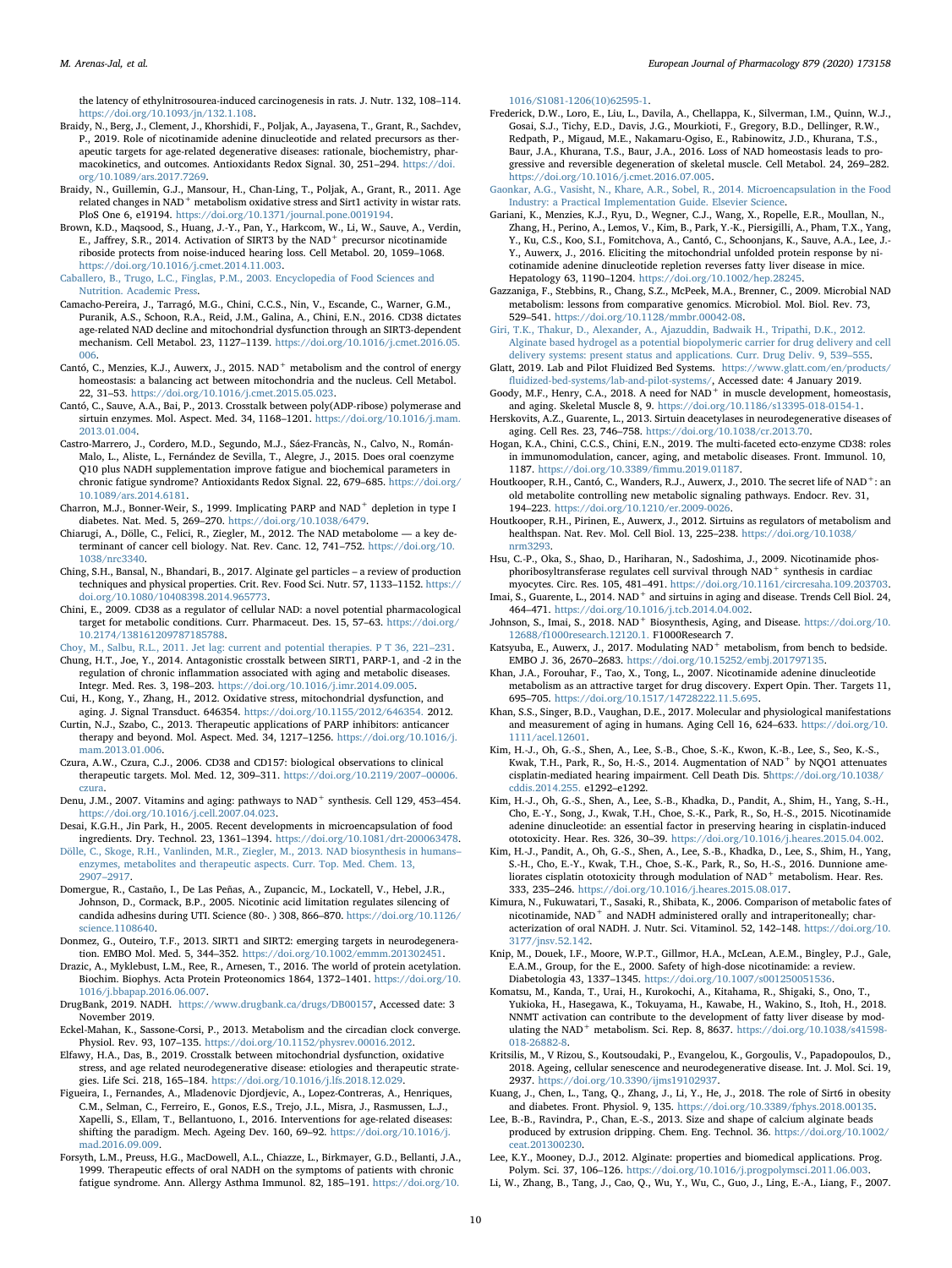Sirtuin 2, a mammalian homolog of yeast silent information regulator-2 longevity regulator, is an oligodendroglial protein that decelerates cell differentiation through deacetylating-tubulin. J. Neurosci. 27, 2606-2616. https://doi.org/10.1523. [jneurosci.4181-06.2007.](https://doi.org/10.1523/jneurosci.4181-06.2007)

- <span id="page-10-30"></span>Li, Y., Yang, G., Yang, X., Wang, W., Zhang, J., He, Y., Zhang, W., Jing, T., Lin, R., 2016. Nicotinic acid inhibits NLRP3 inflammasome activation via SIRT1 in vascular endothelial cells. Int. Immunopharm. 40, 211-218. [https://doi.org/10.1016/j.intimp.](https://doi.org/10.1016/j.intimp.2016.09.003) [2016.09.003](https://doi.org/10.1016/j.intimp.2016.09.003).
- <span id="page-10-29"></span>Li, Y., Yang, X., He, Y., Wang, W., Zhang, J., Zhang, W., Jing, T., Wang, B., Lin, R., 2017. Negative regulation of NLRP3 inflammasome by SIRT1 in vascular endothelial cells. Immunobiology 222, 552–561. <https://doi.org/10.1016/j.imbio.2016.11.002>.
- <span id="page-10-42"></span>Libert, S., Pointer, K., Bell, E.L., Das, A., Cohen, D.E., Asara, J.M., Kapur, K., Bergmann, S., Preisig, M., Otowa, T., Kendler, K.S., Chen, X., Hettema, J.M., van den Oord, E.J., Rubio, J.P., Guarente, L., 2011. SIRT1 activates MAO-A in the brain to mediate anxiety and exploratory drive. Cell 147, 1459–1472. [https://doi.org/10.1016/j.cell.](https://doi.org/10.1016/j.cell.2011.10.054) [2011.10.054](https://doi.org/10.1016/j.cell.2011.10.054).
- <span id="page-10-35"></span>Lin, J.B., Apte, R.S., 2018. NAD<sup>+</sup> and sirtuins in retinal degenerative diseases: a look at future therapies. Prog. Retin. Eye Res. 67, 118–129. [https://doi.org/10.1016/j.](https://doi.org/10.1016/j.preteyeres2018.06.002) [preteyeres2018.06.002.](https://doi.org/10.1016/j.preteyeres2018.06.002)
- <span id="page-10-37"></span>Lin, J.B., Kubota, S., Ban, N., Yoshida, M., Santeford, A., Sene, A., Nakamura, R., Zapata, N., Kubota, M., Tsubota, K., Yoshino, J., Imai, S.-I., Apte, R.S., 2016. NAMPT-mediated NAD<sup>+</sup> biosynthesis is essential for vision in mice. Cell Rep. 17, 69–85. [https://](https://doi.org/10.1016/j.celrep.2016.08.073) [doi.org/10.1016/j.celrep.2016.08.073.](https://doi.org/10.1016/j.celrep.2016.08.073)
- <span id="page-10-3"></span>Lin, S.-J., Guarente, L., 2003. Nicotinamide adenine dinucleotide, a metabolic regulator of transcription, longevity and disease. Curr. Opin. Cell Biol. 15, 241–246. [https://](https://doi.org/10.1016/S0955-0674(03)00006-1) [doi.org/10.1016/S0955-0674\(03\)00006-1.](https://doi.org/10.1016/S0955-0674(03)00006-1)
- <span id="page-10-31"></span>Liu, X., Yan, D., 2007. Ageing and hearing loss. J. Pathol. 211, 188–197. [https://doi.org/](https://doi.org/10.1002/path.2102) [10.1002/path.2102.](https://doi.org/10.1002/path.2102)
- <span id="page-10-36"></span>Luo, H., Zhou, M., Ji, K., Zhuang, J., Dang, W., Fu, S., Sun, T., Zhang, X., 2017. Expression of sirtuins in the retinal neurons of mice, rats, and humans. Front. Aging Neurosci. 9, 366. <https://doi.org/10.3389/fnagi.2017.00366>.
- <span id="page-10-18"></span>Luo, J., Nikolaev, A.Y., Imai, S., Chen, D., Su, F., Shiloh, A., Guarente, L., Gu, W., 2001. Negative control of p53 by Sir2α promotes cell Survival under stress. Cell 107, 137–148. [https://doi.org/10.1016/S0092-8674\(01\)00524-4.](https://doi.org/10.1016/S0092-8674(01)00524-4)
- <span id="page-10-44"></span>Ma, B., Pan, S.-J., Zupancic, M.L., Cormack, B.P., 2007. Assimilation of NAD<sup>+</sup> precursors in Candida glabrata. Mol. Microbiol. 66, 14–25. [https://doi.org/10.1111/j.1365-](https://doi.org/10.1111/j.1365-2958.2007.05886.x) [2958.2007.05886.x.](https://doi.org/10.1111/j.1365-2958.2007.05886.x)
- <span id="page-10-50"></span>Machado, A.H.E., Lundberg, D., Ribeiro, A.J., Veiga, F.J., Miguel, M.G., Lindman, B., Olsson, U., 2013. Encapsulation of DNA in macroscopic and nanosized calcium alginate gel particles. Langmuir 29, 15926–15935. [https://doi.org/10.1021/](https://doi.org/10.1021/la4032927) [la4032927.](https://doi.org/10.1021/la4032927)
- <span id="page-10-16"></span>[Malavolta, M., Mocchegiani, E., 2016. Molecular Basis of Nutrition and Aging. Academic](http://refhub.elsevier.com/S0014-2999(20)30250-8/sref86) **Press**
- <span id="page-10-22"></span>Martire, S., Mosca, L., D'Erme, M., 2015. PARP-1 involvement in neurodegeneration: a focus on Alzheimer's and Parkinson's diseases. Mech. Ageing Dev. 146–148, 53–64. [https://doi.org/10.1016/j.mad.2015.04.001.](https://doi.org/10.1016/j.mad.2015.04.001)
- <span id="page-10-21"></span>Masri, S., 2015. Sirtuin-dependent clock control: new advances in metabolism, aging and cancer. Curr. Opin. Clin. Nutr. Metab. Care 18, 521–527. [https://doi.org/10.1097/](https://doi.org/10.1097/mco.0000000000000219) mco.000000000000000219
- <span id="page-10-27"></span>Massudi, H., Grant, R., Guillemin, G.J., Braidy, N., 2012. NAD<sup>+</sup> metabolism and oxidative stress: the golden nucleotide on a crown of thorns. Redox Rep. 17, 28–46. [https://doi.](https://doi.org/10.1179/1351000212Y.0000000001) [org/10.1179/1351000212Y.0000000001.](https://doi.org/10.1179/1351000212Y.0000000001)
- <span id="page-10-19"></span>Maynard, S., Fang, E.F., Scheibye-Knudsen, M., Croteau, D.L., Bohr, V.A., 2015. DNA damage, DNA repair, aging, and neurodegeneration. Cold Spring Harb. Perspect. Med. 5. <https://doi.org/10.1101/cshperspect.a025130>.
- <span id="page-10-20"></span>Mendelsohn, A.R., Larrick, J.W., 2017. The NAD<sup>+</sup>/PARP1/SIRT1 axis in aging. Rejuvenation Res. 20, 244–247. [https://doi.org/10.1089/rej.2017.1980.](https://doi.org/10.1089/rej.2017.1980)
- <span id="page-10-6"></span>Mero, A., Raitanen, R., Birkmayer, J., Komi, P., 2008. Effects of nicotinamide adenine dinucleotide hydride on physical and mental performance. J. Sports Sci. 26, 311–319. <https://doi.org/10.1080/02640410701474200>.
- <span id="page-10-24"></span>Meynet, O., Ricci, J.-E., 2014. Caloric restriction and cancer: molecular mechanisms and clinical implications. Trends Mol. Med. 20, 419–427. [https://doi.org/10.1016/j.](https://doi.org/10.1016/j.molmed.2014.05.001) [molmed.2014.05.001](https://doi.org/10.1016/j.molmed.2014.05.001).
- <span id="page-10-47"></span>Mills, E., Prousky, J., Raskin, G., Gagnier, J., Rachlis, B., Montori, V.M., Juurlink, D., 2003. The safety of over-the-counter niacin. A randomized placebo-controlled trial [ISRCTN18054903]. BMC Clin. Pharmacol. 3, 4. [https://doi.org/10.1186/1472-](https://doi.org/10.1186/1472-6904-3-4) [6904-3-4](https://doi.org/10.1186/1472-6904-3-4).
- <span id="page-10-38"></span>Mills, K.F., Yoshida, S., Stein, L.R., Grozio, A., Kubota, S., Sasaki, Y., Redpath, P., Migaud, M.E., Apte, R.S., Uchida, K., Yoshino, J., Imai, S.-I., 2016. Long-term administration of nicotinamide mononucleotide mitigates age-associated physiological decline in mice. Cell Metabol. 24, 795–806. <https://doi.org/10.1016/j.cmet.2016.09.013>.
- <span id="page-10-10"></span>Mouchiroud, L., Houtkooper, R.H., Auwerx, J., 2013. NAD<sup>+</sup> metabolism: a therapeutic target for age-related metabolic disease. Crit. Rev. Biochem. Mol. Biol. 48, 397–408. [https://doi.org/10.3109/10409238.2013.789479.](https://doi.org/10.3109/10409238.2013.789479)
- <span id="page-10-48"></span>[Nadlinger, K.F.R., Hallström, S., 2004. On the safety of reduced nicotinamide adenine](http://refhub.elsevier.com/S0014-2999(20)30250-8/sref97) [dinucleotide \(NADH\). J. Environ. Pathol. Toxicol. Oncol. 23, 179](http://refhub.elsevier.com/S0014-2999(20)30250-8/sref97)–194.
- <span id="page-10-8"></span>Nakagawa, T., Guarente, L., 2011. Sirtuins at a glance. J. Cell Sci. 124, 833–838. [https://](https://doi.org/10.1242/jcs.081067) [doi.org/10.1242/jcs.081067.](https://doi.org/10.1242/jcs.081067)
- <span id="page-10-9"></span>Narita, T., Weinert, B.T., Choudhary, C., 2019. Functions and mechanisms of non-histone protein acetylation. Nat. Rev. Mol. Cell Biol. 20, 156–174. [https://doi.org/10.1038/](https://doi.org/10.1038/s41580-018-0081-3) [s41580-018-0081-3.](https://doi.org/10.1038/s41580-018-0081-3)

<span id="page-10-0"></span>[Nelson, D.L., Cox, M.M., 2017. Lehninger Principles of Biochemistry, seventh ed.](http://refhub.elsevier.com/S0014-2999(20)30250-8/sref100) [Macmillan learning.](http://refhub.elsevier.com/S0014-2999(20)30250-8/sref100)

<span id="page-10-26"></span>Nogueiras, R., Habegger, K.M., Chaudhary, N., Finan, B., Banks, A.S., Dietrich, M.O., Horvath, T.L., Sinclair, D.A., Pfluger, P.T., Tschöp, M.H., 2012. Sirtuin 1 and sirtuin 3: physiological modulators of metabolism. Physiol. Rev. 92, 1479–1514. [https://doi.](https://doi.org/10.1152/physrev.00022.2011)

[org/10.1152/physrev.00022.2011](https://doi.org/10.1152/physrev.00022.2011).

- <span id="page-10-14"></span>Okabe, K., Yaku, K., Tobe, K., Nakagawa, T., 2019. Implications of altered NAD metabolism in metabolic disorders. J. Biomed. Sci. 26, 34. [https://doi.org/10.1186/](https://doi.org/10.1186/s12929-019-0527-8) [s12929-019-0527-8.](https://doi.org/10.1186/s12929-019-0527-8)
- <span id="page-10-17"></span>Omodei, D., Fontana, L., 2011. Calorie restriction and prevention of age-associated chronic disease. FEBS Lett. 585, 1537–1542. [https://doi.org/10.1016/j.febslet.2011.](https://doi.org/10.1016/j.febslet.2011.03.015) [03.015](https://doi.org/10.1016/j.febslet.2011.03.015).
- <span id="page-10-52"></span>Oriental Yeast Co, 2019. Reduced Nicotinamide Adenine Dinucleotide (NADH). [https://](https://www.oycus.com/product/�-nicotinamide-adenine-dinucleotide-reduced-form-�-nadh/) www.oycus.com/product/β[-nicotinamide-adenine-dinucleotide-reduced-form-](https://www.oycus.com/product/�-nicotinamide-adenine-dinucleotide-reduced-form-�-nadh/)β[nadh/,](https://www.oycus.com/product/�-nicotinamide-adenine-dinucleotide-reduced-form-�-nadh/) Accessed date: 5 August 2019.
- <span id="page-10-54"></span>[Orive, G., Hernández, R.M., Gascón, A.R., Pedraz, J.L., 2006. Encapsulation of cells in](http://refhub.elsevier.com/S0014-2999(20)30250-8/sref105) [alginate gels. Immobilization of Enzymes and Cells. Humana Press, pp. 345](http://refhub.elsevier.com/S0014-2999(20)30250-8/sref105)–355.
- <span id="page-10-5"></span>[Pankiewicz, K.W., Petrelli, R., Singh, R., Felczak, K., 2015. Nicotinamide adenine dinu](http://refhub.elsevier.com/S0014-2999(20)30250-8/sref106)[cleotide based therapeutics, update. Curr. Med. Chem. 22, 3991](http://refhub.elsevier.com/S0014-2999(20)30250-8/sref106)–4028.
- <span id="page-10-4"></span>Pehar, M., Harlan, B.A., Killoy, K.M., Vargas, M.R., 2018. Nicotinamide adenine dinucleotide metabolism and neurodegeneration. Antioxidants Redox Signal. 28, 1652–1668. [https://doi.org/10.1089/ars.2017.7145.](https://doi.org/10.1089/ars.2017.7145)
- <span id="page-10-39"></span>Pillai, J.B., Isbatan, A., Imai, S., Gupta, M.P., 2005. Poly(ADP-ribose) polymerase-1-dependent cardiac myocyte cell death during heart failure is mediated by NAD<sup>+</sup> depletion and reduced Sir2alpha deacetylase activity. J. Biol. Chem. 280, 43121–43130. <https://doi.org/10.1074/jbc.M506162200>.
- <span id="page-10-23"></span>Poljsak, B., 2016. NAD<sup>+</sup> in cancer prevention and treatment: pros and Cons. J. Clin. Exp. Oncol. 5. <https://doi.org/10.4172/2324-9110.1000165>.
- <span id="page-10-13"></span>Poljsak, B., Milisav, I., 2016. NAD<sup>+</sup> as the link between oxidative stress, inflammation, caloric restriction, exercise, DNA repair, longevity, and health span. Rejuvenation Res. 19, 406–413. [https://doi.org/10.1089/rej.2015.1767.](https://doi.org/10.1089/rej.2015.1767)
- <span id="page-10-2"></span>Pollak, N., Dölle, C., Ziegler, M., 2007. The power to reduce: pyridine nucleotides – small molecules with a multitude of functions. Biochem. J. 402, 205. [https://doi.org/10.](https://doi.org/10.1042/BJ20061638) [1042/BJ20061638.](https://doi.org/10.1042/BJ20061638)
- <span id="page-10-1"></span>PubChem, 2019. NADH. [https://pubchem.ncbi.nlm.nih.gov/compound/1\\_4-](https://pubchem.ncbi.nlm.nih.gov/compound/1_4-Dihydronicotinamide-adenine-dinucleotide#section=2D-Structure) [Dihydronicotinamide-adenine-dinucleotide#section=2D-Structure,](https://pubchem.ncbi.nlm.nih.gov/compound/1_4-Dihydronicotinamide-adenine-dinucleotide#section=2D-Structure) Accessed date: 9 September 2019.
- <span id="page-10-11"></span>Quarona, V., Zaccarello, G., Chillemi, A., Brunetti, E., Singh, V.K., Ferrero, E., Funaro, A., Horenstein, A.L., Malavasi, F., 2013. CD38 and CD157: a long journey from activation markers to multifunctional molecules. Cytometry B Clin. Cytometry 84B, 207–217. <https://doi.org/10.1002/cyto.b.21092>.
- <span id="page-10-40"></span>Rajman, L., Chwalek, K., Sinclair, D.A., 2018. Therapeutic potential of NAD-boosting molecules: the in vivo evidence. Cell Metabol. 27, 529–547. [https://doi.org/10.](https://doi.org/10.1016/j.cmet.2018.02.011) [1016/j.cmet.2018.02.011](https://doi.org/10.1016/j.cmet.2018.02.011).
- <span id="page-10-41"></span>Reinke, H., Asher, G., 2019. Crosstalk between metabolism and circadian clocks. Nat. Rev. Mol. Cell Biol. 20, 227–241. [https://doi.org/10.1038/s41580-018-0096-9.](https://doi.org/10.1038/s41580-018-0096-9)
- <span id="page-10-12"></span>Revollo, J.R., Grimm, A.A., Imai, S., 2004. The NAD biosynthesis pathway mediated by nicotinamide phosphoribosyltransferase regulates Sir2 activity in mammalian cells. J. Biol. Chem. 279, 50754–50763. <https://doi.org/10.1074/jbc.M408388200>.
- <span id="page-10-46"></span>Rex, A., Fink, H., 2008. Pharmacokinetic aspects of reduced nicotinamide adenin dinucleotide (NADH) in rats. Front. Biosci. 13, 3735–3741. [https://doi.org/10.2741/](https://doi.org/10.2741/2962) [2962.](https://doi.org/10.2741/2962)
- <span id="page-10-45"></span>Rex, A., Hentschke, M.P., Fink, H., 2002. Bioavailability of reduced nicotinamide-adenindinucleotide (NADH) in the central nervous system of the anaesthetized rat measured by laser-induced fluorescence spectroscopy. Pharmacol. Toxicol. 90, 220–225. <https://doi.org/10.1034/j.1600-0773.2002.900409.x>.
- <span id="page-10-43"></span>Rex, A., Schickert, R., Fink, H., 2004. Antidepressant-like effect of nicotinamide adenine dinucleotide in the forced swim test in rats. Pharmacol. Biochem. Behav. 77, 303–307. [https://doi.org/10.1016/j.pbb.2003.11.001.](https://doi.org/10.1016/j.pbb.2003.11.001)
- <span id="page-10-25"></span>Rodgers, J.T., Lerin, C., Haas, W., Gygi, S.P., Spiegelman, B.M., Puigserver, P., 2005. Nutrient control of glucose homeostasis through a complex of PGC-1α and SIRT1. Nature 434, 113–118. <https://doi.org/10.1038/nature03354>.
- <span id="page-10-7"></span>Rover, L., Fernandes, J.C.B., Neto, G. de O., Kubota, L.T., Katekawa, E., Serrano, S.H.P., 1998. Study of NADH stability using ultraviolet–visible spectrophotometric analysis and factorial design. Anal. Biochem. 260, 50–55. [https://doi.org/10.1006/abio.](https://doi.org/10.1006/abio.1998.2656) [1998.2656](https://doi.org/10.1006/abio.1998.2656).
- <span id="page-10-33"></span>Rybak, L.P., Mukherjea, D., Jajoo, S., Ramkumar, V., 2009. Cisplatin ototoxicity and protection: clinical and experimental studies. Tohoku J. Exp. Med. 219, 177–186. <https://doi.org/10.1620/tjem.219.177>.
- <span id="page-10-53"></span>Sánchez, P., Hernández, R.M., Pedraz, J.L., Orive, G., 2013. Encapsulation of Cells in Alginate Gels. Humana Press, pp. 313–325. [https://doi.org/10.1007/978-1-62703-](https://doi.org/10.1007/978-1-62703-550-7_21) [550-7\\_21](https://doi.org/10.1007/978-1-62703-550-7_21).
- <span id="page-10-51"></span>Schell, D., Beermann, C., 2014. Fluidized bed microencapsulation of Lactobacillus reuteri with sweet whey and shellac for improved acid resistance and in-vitro gastro-intestinal survival. Food Res. Int. 62, 308–314. [https://doi.org/10.1016/j.foodres.](https://doi.org/10.1016/j.foodres.2014.03.016) [2014.03.016](https://doi.org/10.1016/j.foodres.2014.03.016).
- <span id="page-10-34"></span>Sheth, S., Mukherjea, D., Rybak, L.P., Ramkumar, V., 2017. Mechanisms of cisplatininduced ototoxicity and otoprotection. Front. Cell. Neurosci. 11, 338. [https://doi.](https://doi.org/10.3389/fncel.2017.00338) [org/10.3389/fncel.2017.00338.](https://doi.org/10.3389/fncel.2017.00338)
- <span id="page-10-49"></span>Sigma-Aldrich, 2019. Nicotinamide Adenine Dinucleotide. [https://www.sigmaaldrich.](https://www.sigmaaldrich.com/content/dam/sigma-aldrich/docs/Sigma/Product_Information_Sheet/2/n8285pis.pdf) [com/content/dam/sigma-aldrich/docs/Sigma/Product\\_Information\\_Sheet/2/](https://www.sigmaaldrich.com/content/dam/sigma-aldrich/docs/Sigma/Product_Information_Sheet/2/n8285pis.pdf) [n8285pis.pdf,](https://www.sigmaaldrich.com/content/dam/sigma-aldrich/docs/Sigma/Product_Information_Sheet/2/n8285pis.pdf) Accessed date: 5 June 2019.
- <span id="page-10-28"></span>Singh, C.K., Chhabra, G., Ndiaye, M.A., Garcia-Peterson, L.M., Mack, N.J., Ahmad, N., 2018. The role of sirtuins in antioxidant and redox signaling. Antioxidants Redox Signal. 28, 643–661. [https://doi.org/10.1089/ars.2017.7290.](https://doi.org/10.1089/ars.2017.7290)
- <span id="page-10-32"></span>Someya, S., Yu, W., Hallows, W.C., Xu, J., Vann, J.M., Leeuwenburgh, C., Tanokura, M., Denu, J.M., Prolla, T.A., 2010. Sirt3 mediates reduction of oxidative damage and prevention of age-related hearing loss under caloric restriction. Cell 143, 802–812. [https://doi.org/10.1016/j.cell.2010.10.002.](https://doi.org/10.1016/j.cell.2010.10.002)
- <span id="page-10-15"></span>Srivastava, S., 2016. Emerging therapeutic roles for NAD<sup>+</sup> metabolism in mitochondrial and age-related disorders. Clin. Transl. Med. 5, 25. [https://doi.org/10.1186/s40169-](https://doi.org/10.1186/s40169-016-0104-7)